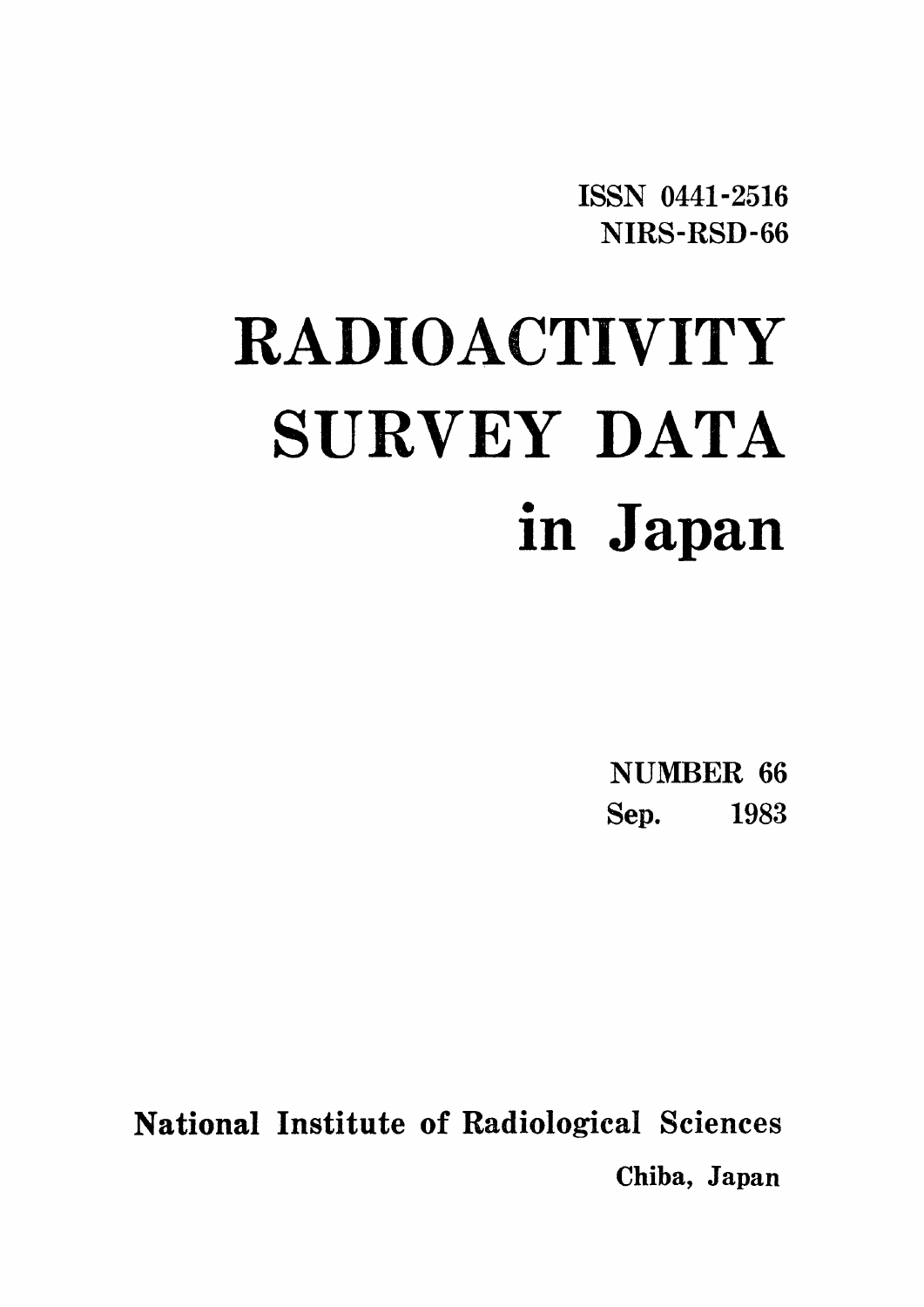# **Radioactivity Survey Data<br>in Japan**

# **Number 66**

# September 1983

#### **Contents**

|    |                 |                                                                                                                 | Page |
|----|-----------------|-----------------------------------------------------------------------------------------------------------------|------|
|    |                 | (Japan Chemical Analysis Center)                                                                                |      |
| 1. |                 |                                                                                                                 | 1    |
| 2. |                 |                                                                                                                 | 3    |
| З. |                 |                                                                                                                 | 3    |
| 4. |                 | Determination of Stable strontium, calcium and Potassium                                                        | 4    |
| 5. | <b>Counting</b> |                                                                                                                 | 4    |
| 6. | <b>Results</b>  |                                                                                                                 | 5    |
|    | $(1) - 1$       | Strontium-90 and Cesium-137 in Rain and dry fallout<br>(for domestic program)                                   | 5    |
|    | $-2$            | Strontium-90 and Cesium-137 in Rain and dry fallout (and the continuum of the Strontium of<br>(for WHO Program) | 10   |
|    | (2)             | Strontium-90 and Cesium-137 in Airborne dust                                                                    | 13   |
|    | (3)             | Strontium-90 and Cesium-137 in Service water                                                                    | 15   |
|    | (4)             |                                                                                                                 | 17   |
|    | (5)             |                                                                                                                 | 18   |
|    | (6)             |                                                                                                                 | 21   |
|    | (7)             | Strontium-90 and Cesium-137 in Sea sediments                                                                    | 23   |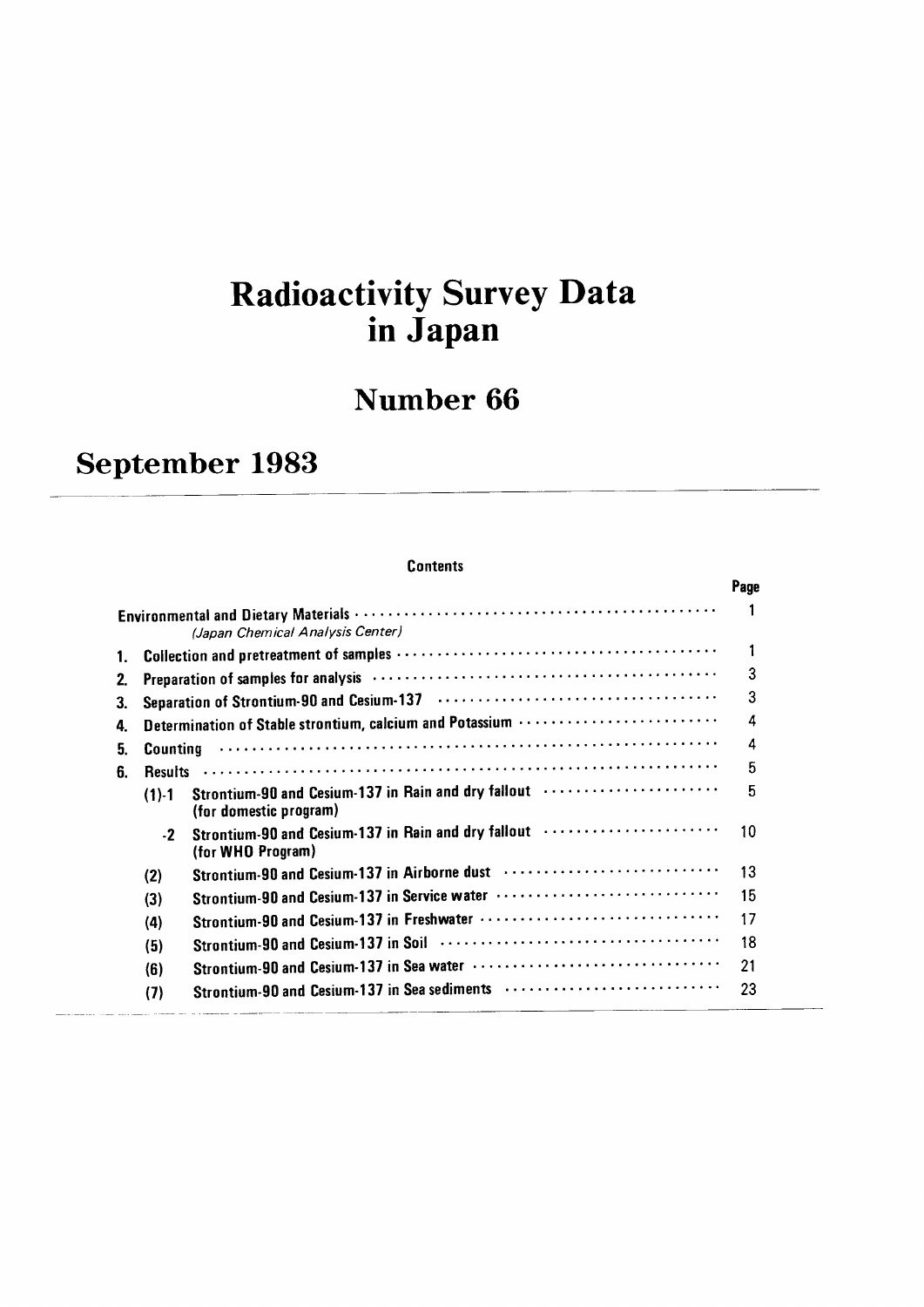#### **Environmental and Dietary Materials\***

(Japan Chemical Analysis Center)

#### **Collection and pretreatment of samples** 1.

#### Rain and dry fallout  $(1)$

Rain and dry fallout was collected monthly on a sampling tray, approximately  $5000$  cm<sup>2</sup> in area, which was filled with water to a depth of 1 cm at the beginning of every month.

The sample was filtered after strontium and cesium carriers were added. The tray was washed with  $50$  of distilled water and the washing was combined to the filtrate. The sample was passed through a cation exchange column (500 m $\ell$  of Dowex 50W X8, 50  $\sim$ 100 mesh, Na form) at a rate of 80 m $\ell$ /min.

#### $(2)$ Airborne dust

Airborne dust was collected by an electrostatic precipitator or a filter air sampler for every three months at a rate of more than 3000 m<sup>3</sup> per month. The sampling was done 1 to 1.5 meters above the ground.

Service water and freshwater  $(3)$ 

Service water, 1000 each, was collected at an intake of the water-treatment plant and at the tap after water was left running for five minutes. Water, to which added carriers of strontium and cesium immediately after sampling, was vigorously stirred and filtered. The subsequent process was the same as that described in the section (1). Freshwater was treated in the same way as the service water.

#### $(4)$ Soil

Soil was collected from the location in the spacious and flat area without past disturbance on the surface caused by duststorms, inflow and outflow due to precipitation, and so on. Any places located under trees in a forest, in a stony area or inside of river banks were avoided. Soil was taken from two layers of different depths,  $0 \sim 5$  cm and  $5 \sim 20$  cm. In the course of air-drying, lumps were crushed by hand, and roots of plants and pebbles were removed. The soil was then passed through a 2 mm sieve to remove small gravels.

#### $(5)$ Sea water

Sea water was collected at the fixed stations where the effect of terrestrial fresh water from rivers was expected to be negligibly small. A special consideration was also given to weather conditions. The sampling was carried out when there was no rainfall for the last few days. To prevent contamination, water samples were collected at the bow of a sampling boat just before she stood still by scooping surface water using a polyethylene bucket. Immediately after the collection, the samples were acidified to a pH lower than 3 by adding concentrated hydrochloric acid in a ratio of 1 m $\ell$  to 1  $\ell$  of sea water, and then stored in 20  $\ell$  polyethylene containers. The sampling equipments as well as containers were thoroughly rinsed with dilute hydrochloric acid and then with distilled water before use. Two hundred milliliters of sea water was also collected at the same stations for the determination of chlorinity.

#### Sea sediments  $(6)$

Sediment was collected in the same area as that for the sea water sample, taking the following criteria into account:

- The depth of water exceeds 1 m at low  $a$ . tide.
- No significant sedimental movement is b. observed in the vicinity of concern.
- Mud, silt and fine sand are preferable. c.

A conventional sediment sampling device was used for collecting the top few centimeters of surface sediment. Approximately 4 kg of the sample in wet weight was spread on a large porcelain dish and dried in an electric oven at 105 to 110 °C to a constant weight.

#### **Total diet**  $(7)$

A full one day ordinary diet including three meals, water, tea and other in-between snacks for five persons was collected as a sample of "total diet". The sample in a large stainless steel pan was carbonized carefully by direct application of gas flame, and was transferred to a porcelain dish and then ashed at 500°C in an electric muffle furnace.

#### $(8)$ Rice

Polished rice was collected in producing districts at the harvest and in consuming areas when new crops were first put on sale. The sample was carbonized and ashed in a porcelain dish.

<sup>\*</sup> Samples were sent to the Center from 32 contracted prefectures.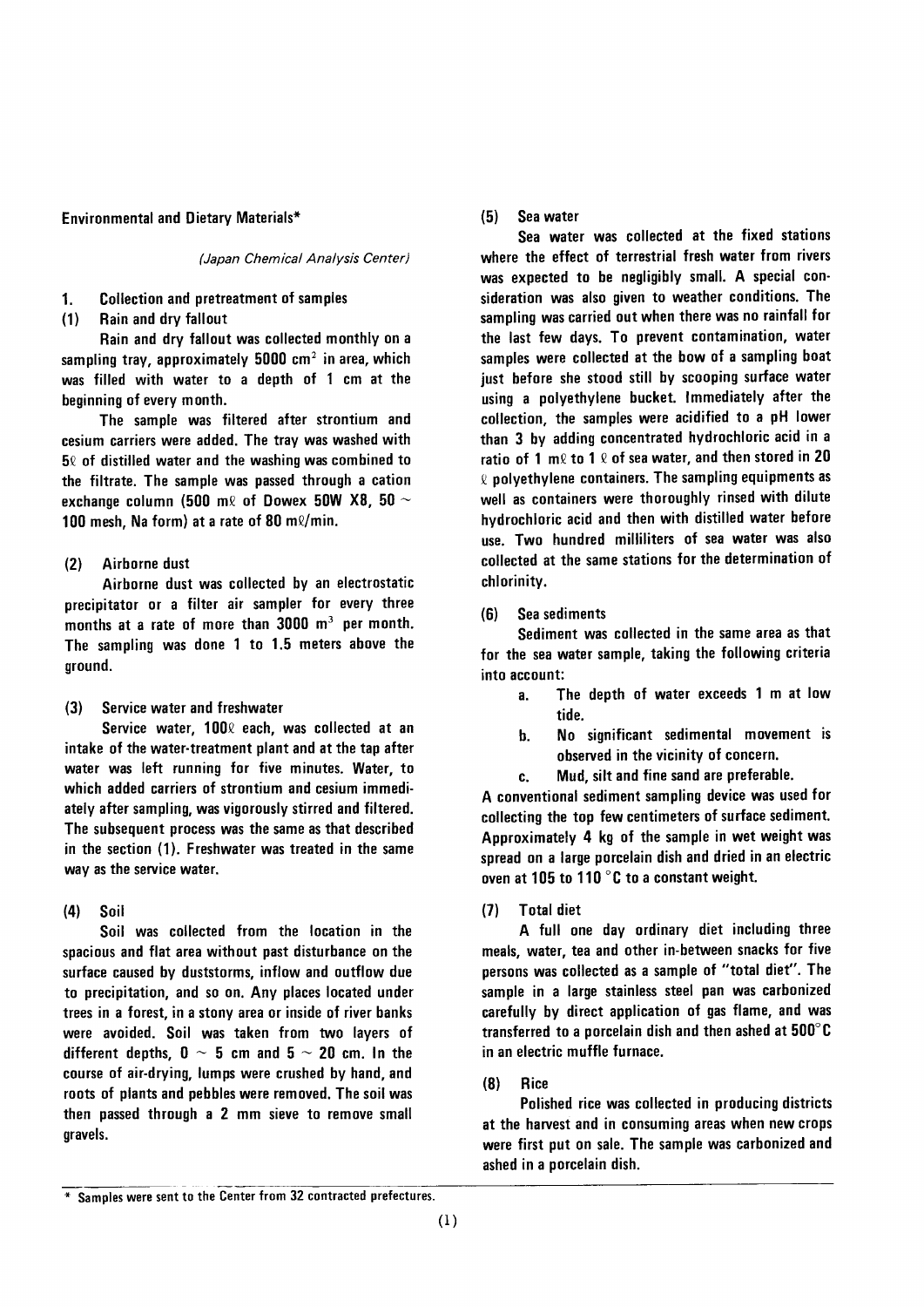#### $(9)$  Milk

Raw milk was collected in producing districts and commercial milk was purchased in consuming districts. Milk in a stainless steel pan or a porcelain dish was evaporated to dryness followed by carbonization and ashing.

#### (10) Vegetables

Spinach and Japanese radish were selected as the representatives for leaf vegetables and for non-starch roots, respectively. After removing soil, the edible part of vegetable sample was dried and carbonized in a stainless steel pan or a porcelain dish.

#### $(11)$  Tea

Five hundred grams of manufactured green tea was collected, carbonized and ashed in a stainless steel pan or a porcelain dish.

## (12) Fish, shellfish and seaweeds

Sea fish and freshwater fish a.

Fish was rinsed with water and blotted with a filter paper. Only the edible part was used in case of larger sized fish, and the whole part was used in case of smaller ones. Each sample was weighed and placed in a stainless steel pan or a porcelain dish. After carbonized, the sample was ashed in an electric muffle furnace.

> **Shellfish**  $\mathbf{h}$ .

Approximately 4 kg of shellfish including the shells was collected or purchased. After removing the shells, it was treated in the same way as that for the sea fish.

#### **Seaweeds** c.

Edible seaweeds were collected and rinsed with water to remove sand and other adhering matters on the surface. These were removed of excess water, weighed, dried and ashed.

Table 1 shows detailes of sample collection.

| Sample                                                        | Frequency of sampling                      | Quantity of sample            |
|---------------------------------------------------------------|--------------------------------------------|-------------------------------|
| $=$ Environmental materials $=$                               |                                            |                               |
| (1) Rain and dry fallout                                      |                                            |                               |
| for domestic program<br>1                                     | monthly                                    |                               |
| for WHO program<br>2                                          | monthly                                    |                               |
| Airborne dust<br>(2)                                          | quarterly                                  | $>3000$ m <sup>3</sup> /month |
| Service water and freshwater<br>(3)                           |                                            |                               |
| Service water (sourse water)<br>1.                            | semiyearly (June and December)             | $100 \ell$                    |
| Service water (tap water)<br>$\mathbf{2}$                     | semiyearly (June and December)             | $100 \ell$                    |
| Freshwater<br>3                                               | yearly (fishing season)                    | $100 \ell$                    |
| $(4)$ Soil                                                    |                                            |                               |
| $0 \sim 5$ cm<br>$\mathbf{I}$                                 | yearly (June or July)                      | 4 kg                          |
| $5 \sim 20$ cm<br>$2^{\circ}$                                 | yearly (June or July)                      | 4 kg                          |
| (5) Sea water                                                 | yearly (July or August)                    | 40 R                          |
| (6) Sea sediments                                             | yearly (July or August)                    | 4 kg                          |
| $=$ Dietary materials $=$                                     |                                            |                               |
| (7) Total diet                                                | semiyearly (June, November or<br>December) | daily amount for 5 person     |
| $(8)$ Rice                                                    |                                            |                               |
| producing districts                                           | yearly (harvesting season)                 | 5 kg (polished rice)          |
| $\overline{2}$<br>consuming districts                         | yearly (harvesting season)                 | 5 kg (polished rice)          |
| $(9)$ Milk                                                    |                                            |                               |
| producing districts for<br>1                                  | quarterly (February, May, August and       | 3 R                           |
| WHO program                                                   | November)                                  |                               |
| producing districts for<br>$\mathfrak{D}$<br>domestic program | semiyearly (February and August)           | 3 Q                           |

Table 1 Details of sample collection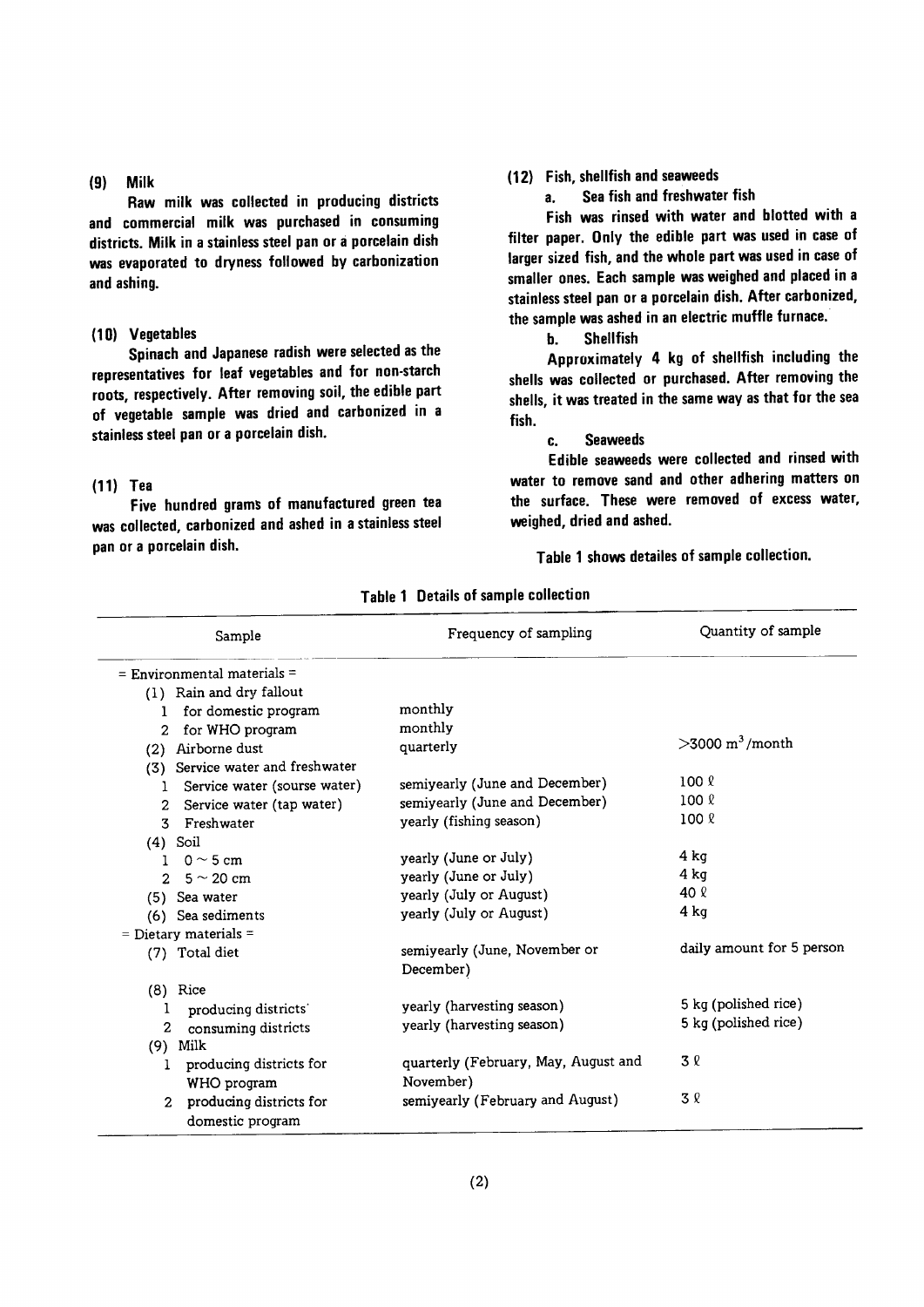| Sample                                                                                     | Frequency of sampling                                                                                    | Quantity of sample                       |
|--------------------------------------------------------------------------------------------|----------------------------------------------------------------------------------------------------------|------------------------------------------|
| consuming districts<br>3.<br>powdered milk                                                 | semiyearly (February and August)<br>semiyearly (April and October)                                       | 3 R<br>$2 \sim 3$ kg                     |
| (10) Vegetables<br>producing districts<br>consuming districts<br>2<br>$(11)$ Tea           | yearly (harvesting season)<br>yearly (harvesting season)<br>yearly (the first harvesting season)         | 4 ka<br>4 ka<br>500 g (manufactured tea) |
| (12) Fish, shellfish, and seaweeds<br>Sea fish<br>Freshwater fish<br>Shellfish<br>Seaweeds | yearly (fishing season)<br>yearly (fishing season)<br>yearly (fishing season)<br>yearly (fishing season) | 4 ka<br>4 ka<br>4 ka<br>$2 \sim 3$ kg    |

## 2. Preparation of samples for analysis

(1) Rain, service water and freshwater

Strontium and cesium were eluted with hydrochloric acid from the cation exchange column. The residue of rain sample on the filter paper was ashed in an electric muffle furnace and the ash was dissolved in hydrochloric acid. The insoluble part was filtered and washed. The filtrate and the washings were combined to the previous eluate and used for radiochemicaI analysis.

#### $(2)$  Soil

Air-dried soil was passed through a 20 mesh sieve. The sieved sample was heated, in the presence of strontium and cesium carriers, together with sodium hydroxide. The sample was then heated with hydrochloric acid and the insoluble part was filtered and washed. The combined solution of the filtrate and washings was used for radiochemical analysis.

#### Sea sediments  $(3)$

After removal of pebbles, shells and other foreign matters, the sediment sample was dried in a hot-air oven and ground finely with a mortar. The sample was passed through a 20 mesh sieve. The further preparation of the sample was the same as that described in the section  $2-(2)$ .

#### $(4)$ **Rice**

The ashed sample was pulverlized with a porcelain mortar and passed through a 42 mesh sieve. The sieved sample to which both strontium and cesium carriers were added, was digested with hydrochloric acid by heating. After the sample was heated again with nitric acid to dryness, strontium and cesium were extracted with hydrochloric acid and water. The insoluble part was filtered and washed. The filtrate and washings were combined for subsequent radiochemical analysis.

(5) Airborne dust, diet, milk, vegetable, fish and shellfish, seaweeds, tea, and others

These ashed samples were treated with the same procedure as that described in the section 2-(4).

### 3. Separation of strontium-90 and cesium-137

#### $(1)$ Strontium・90

Sample solutions, prepared as in the foregoing sections  $2-(1)$  through  $2-(5)$ , were neutralized with sodium hydroxide. After sodium carbonate was added, the precipitate of strontium and calcium carbonates was separated. The supernatant solution was retained for cesium-137 determination. The carbonates were dissolved in hydrochloric acid and calcium and strontium were precipitated as oxalates. The precipitate was dissolved in nitric acid and strontium was separated from calcium by successive fuming nitric acid separations. Iron scavenge was made after addition of ferric iron carrier followed by barium chromate separation after addition of barium carrier to remove radium, its daughters and lead. Strontium was recovered as carbonate, and the precipitate was dried and weighed to determine strontium recovery. The strontium carbonate was dissolved in hydrochloric acid and the iron carrier was added. The solution was allowed to stand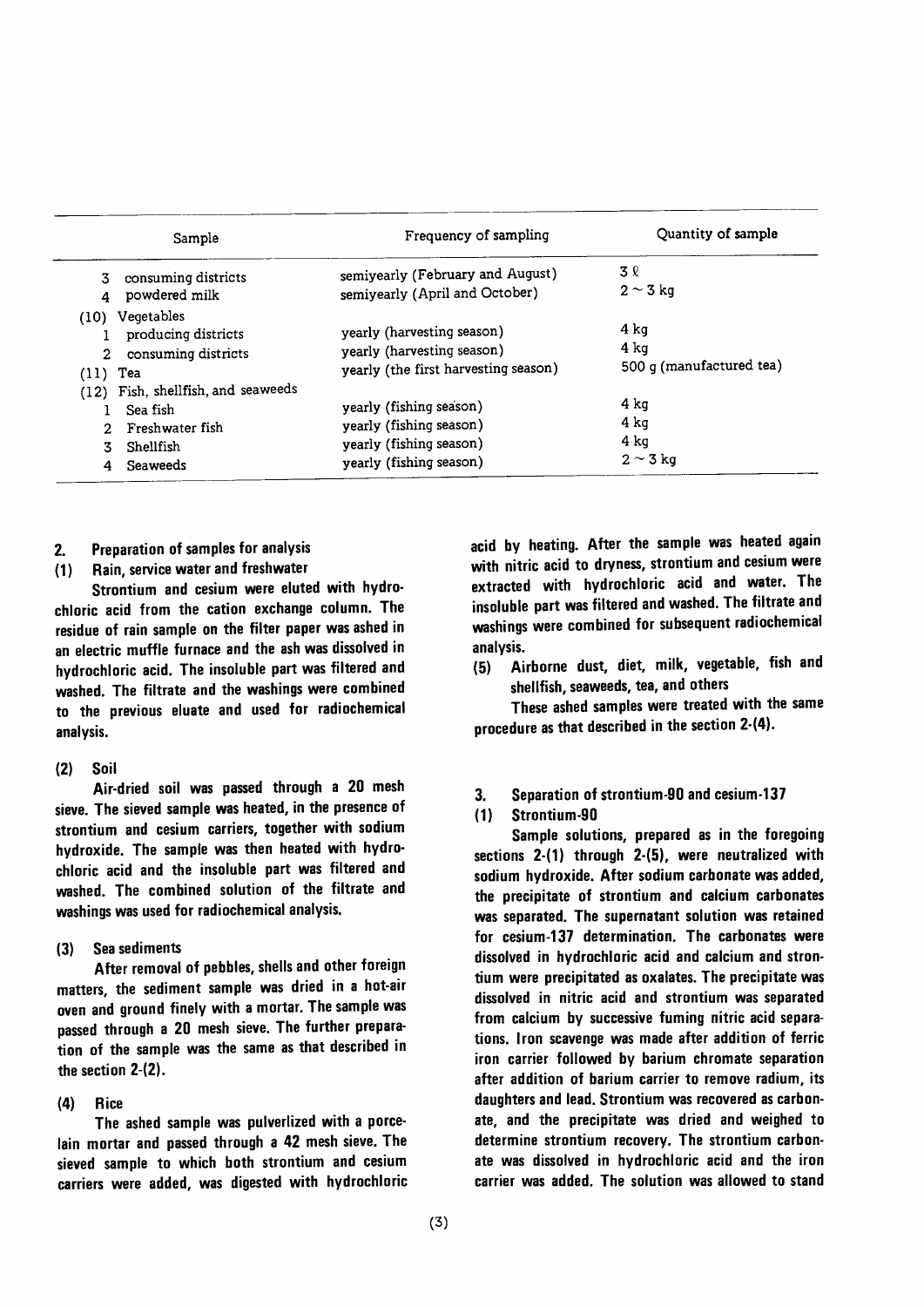for two weeks for strontium-90 and yttrium-90 to attain equilibrium. The yttrium-90 was coprecipitated with ferric hydroxide and the precipitate was filtered off, washed and counted.

#### Cesium-137  $(2)$

The supernatant separated from the strontium fraction in the solution was acidified with hydrochloric acid. While stirring the solution, cesium was adsorbed on ammonium molybdophosphate.

After filtered off and washed with dilute nitric acid, the precipitate was dissolved in 2.5N sodium hydroxide solution. Ammonia was removed completely from the solution by boiling. The solution was adjusted to pH 8.2 with hydrochloric acid and allowed to cool. Molybdenum hydroxide which came out in the solution, was filtered off and washed with water. In such circumstance that ontamination by rubidium-87 was not negligible for the measurement of cesium-137, the following ion-exchange procedure was applied. A fixed amount of ferric chloride solution was added to the solution dissolved with 2.5N sodium hydroxide. Ammonia and molybdenum hydroxide were removed as described above. Ethylenediaminetetraaceticacid tetrasodium salt was added to the filtrate and washings. Cesium and rubidium were adsorbed on a cation exchange resin. Cesium was separated from rubidium by eluting with hydrochloric acid.

To this eluate or the filtrate and washings after removing molybdenum hydroxide, chloroplatinic acid solution was added to precipitate cesium. The precipitate was filtered onto a tared paper in a demountable filter and washed with water and then ethanol. After fixing the filter paper on a tared planchette and drying it, the chemical yield of cesium was determined by weighing the precipitate with the planchette. Radioactivity from cesium-137 was measured for this precipitate.

4. Determination of stable strontium, calcium and potassium

A weighed amount of soil or sea sediment was treated under heating with sodium hydroxide and then with hydrochloric acid for extraction. A weighed aliguot of ashed samples of total diet, vegetables, milk, fish, shellfish or seeweeds was digested using hydrochloric acid or nitric acid, hydrofluoric acid being used when necessary. The extract was made up to an appropriate volume with dilute hydrochloric acid. The sample solution was analyzed for calcium by titration with standard potassium permanganate solution after separating calcium as oxalate. Atomic absorption spectroscopy was applied when appropriate. Stable strontium and potassium were determined by atomic absorption and flame emission spectrometry, respectively.

5. **Counting** 

After the radiochemical separation, the mounted precipitates were counted for activity using low background beta counters normally for 60 min. Net sample counting rates were corrected for counter efficiency, recovery, self-absorption and decay to obtain the content of strontium-90 and cesium-137 radio activity per sample aliquot. From the results, concentrations of these nuclides in the original samples were calculated.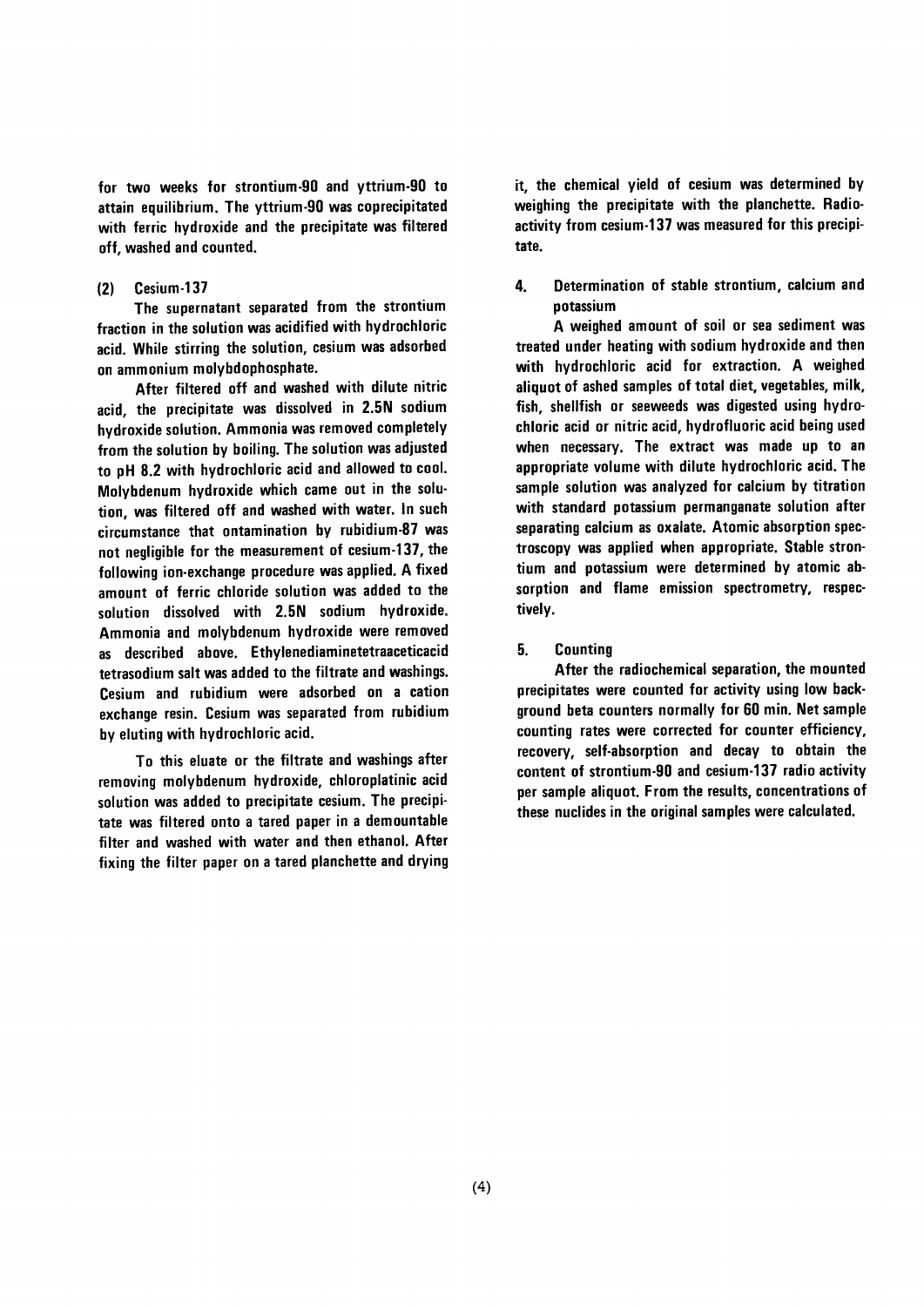## 6. Results

## (1)-1 Strontium-90 and Cesium-137 in Rain and dry fallout (for domestic program) (from Apr. 1983 to Jan. 1984)

 $-$  continued from No. 64 of this publication  $-$ 

|                       | Duration | Precipitation | $^{90}\mathrm{Sr}$     | 137C <sub>S</sub>      |
|-----------------------|----------|---------------|------------------------|------------------------|
| Location              | (days)   | (mm)          | (mCi/Km <sup>2</sup> ) | (mCi/Km <sup>2</sup> ) |
| April, 1983           |          |               |                        |                        |
| Matsue, SHIMANE       | 31       | 107.3         | $0.003 \pm 0.0006$     | $0.006 \pm 0.0008$     |
| May, 1983             |          |               |                        |                        |
| Matsue, SHIMANE       | 32       | 96.3          | $0.004 \pm 0.0007$     | $0.006 \pm 0.0008$     |
| June, 1983            |          |               |                        |                        |
| Shizuoka, SHIZUOKA    | 32       | 167.5         | $0.005 \pm 0.0008$     | $0.007 \pm 0.0008$     |
| Kyoto, KYOTO          | 31       | 246.4         | $0.005 \pm 0.0008$     | $0.006 \pm 0.0007$     |
| Matsue, SHIMANE       | 31       | 136.1         | $0.003 \pm 0.0007$     | $0.005 \pm 0.0008$     |
| Saga, SAGA            | 29       | 311.2         | $0.003 \pm 0.0007$     | $0.005 \pm 0.0007$     |
| July, 1983            |          |               |                        |                        |
| Sapporo, HOKKAIDO     | 32       | 44.5          | $0.003 \pm 0.0006$     | $0.003 \pm 0.0007$     |
| Aomori, AOMORI        | 32       | 86.1          | $0.007 \pm 0.0008$     | $0.006 \pm 0.0007$     |
| Ojika-gun, MIYAGI     | 31       | 278.6         | $0.007 \pm 0.0008$     | $0.007 \pm 0.0007$     |
| Mito, IBARAGI         | 32       | 140.0         | $0.006 \pm 0.0008$     | $0.007 \pm 0.0008$     |
| Shinjuku, TOKYO       | 32       | 107.6         | $0.005 \pm 0.0007$     | $0.003 \pm 0.0007$     |
| Yokohama, KANAGAWA    | 32       | 155.3         | $0.004 \pm 0.0007$     | $0.005 \pm 0.0008$     |
| Fukui, FUKUI          | 38       | 486.4         | $0.005 \pm 0.0008$     | $0.007 \pm 0.0008$     |
| Shizuoka, SHIZUOKA    | 32       | 192.5         | $0.003 \pm 0.0007$     | $0.004 \pm 0.0007$     |
| Nagoya, AICHI         | 32       | 283.5         | $0.005 \pm 0.0008$     | $0.005 \pm 0.0007$     |
| Kyoto, KYOTO          | 32       | 181.7         | $0.003 \pm 0.0007$     | $0.002 \pm 0.0007$     |
| Wakayama, WAKAYAMA    | 31       | 184.4         | $0.004 \pm 0.0007$     | $0.003 \pm 0.0005$     |
| Tottori, TOTTORI      | 32       | 232.2         | $0.007 \pm 0.0008$     | $0.003 \pm 0.0007$     |
| Matsue, SHIMANE       | 31       | 350.5         | $0.003 \pm 0.0007$     | $0.005 \pm 0.0007$     |
| Matsuyama, EHIME      | 32       | 156.0         | $0.002 \pm 0.0006$     | $0.002 \pm 0.0006$     |
| Dazaifu, FUKUOKA      | 32       | 302.5         | $0.002 \pm 0.0007$     | $0.002 \pm 0.0006$     |
| Saga, SAGA            | 32       | 287.6         | $0.001 \pm 0.0006$     | $0.002 \pm 0.0005$     |
| Nagasaki, NAGASAKI    | 33       | 276.0         | $0.002 \pm 0.0007$     | $0.002 \pm 0.0005$     |
| Nakaqami-gun, OKINAWA | 34       | 166.5         | $0.002 \pm 0.0007$     | $0.002 \pm 0.0005$     |

#### Table (1)-1: Strontium-90 and Cesium-137 Rain and dry fallout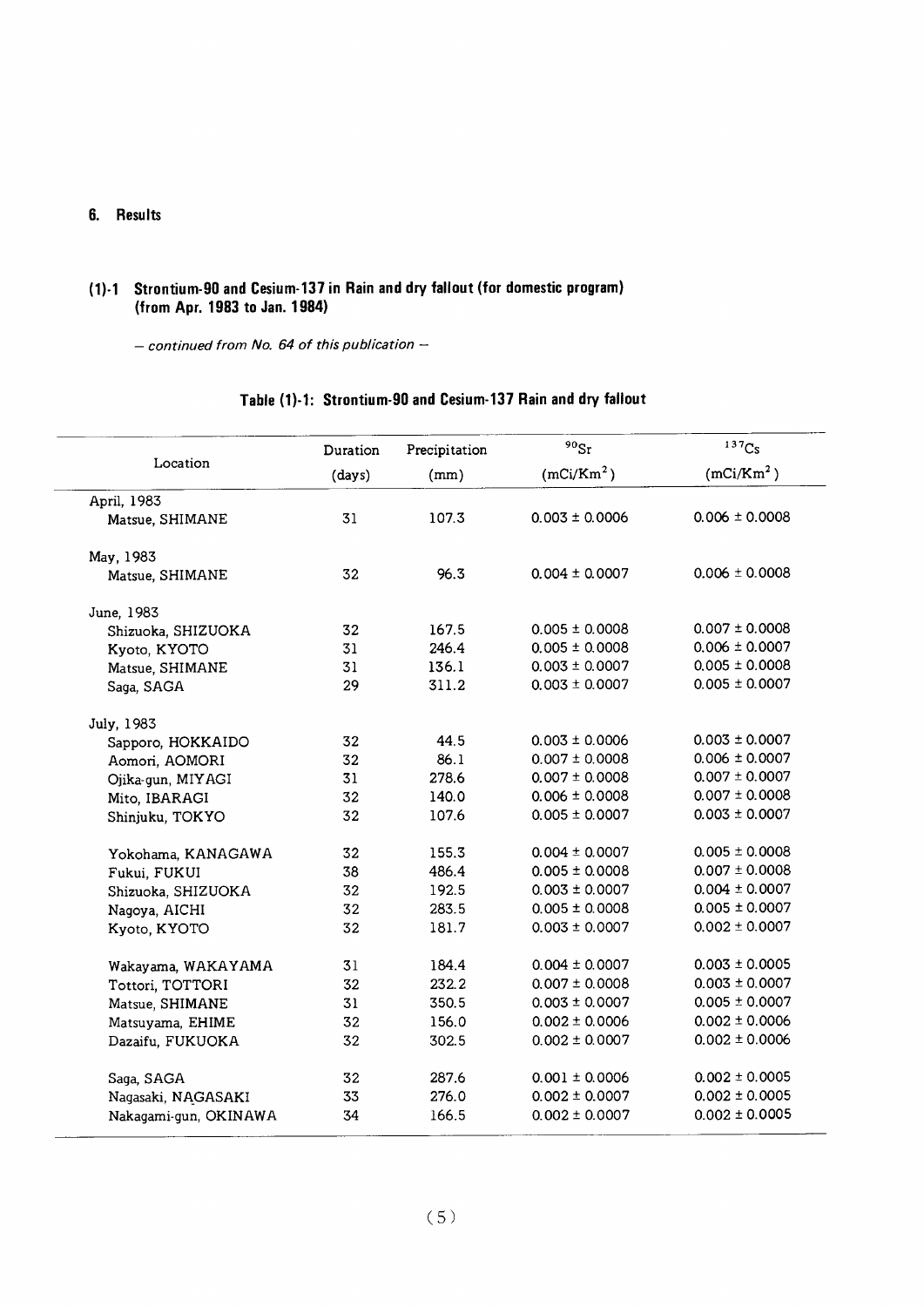|                       | Duration | Precipitation | $90$ Sr                | 137C <sub>S</sub>      |
|-----------------------|----------|---------------|------------------------|------------------------|
| Location              | (days)   | (mm)          | (mCi/Km <sup>2</sup> ) | (mCi/Km <sup>2</sup> ) |
| August, 1983          |          |               |                        |                        |
| Sapporo, HOKKAIDO     | 32       | 96.5          | $0.003 \pm 0.0006$     | $0.003 \pm 0.0007$     |
| Aomori, AOMORI        | 32       | 119.8         | $0.004 \pm 0.0007$     | $0.003 \pm 0.0006$     |
| Ojika-gun, MIYAGI     | 33       | 162.9         | $0.004 \pm 0.0006$     | $0.002 \pm 0.0005$     |
| Yamagata, YAMAGATA    | 32       | 116.0         | $0.001 \pm 0.0006$     | $0.001 \pm 0.0005$     |
| Futaba-gun, FUKUSHIMA | 32       | 103.7         | $0.002 \pm 0.0006$     | $0.002 \pm 0.0005$     |
| Mito, IBARAGI         | 32       | 91.0          | $0.002 \pm 0.0006$     | $0.001 \pm 0.0005$     |
| Shinjuku, TOKYO       | 32       | 199.2         | $0.002 \pm 0.0006$     | $0.002 \pm 0.0006$     |
| Yokohama, KANAGAWA    | 31       | 353.5         | $0.002 \pm 0.0008$     | $0.002 \pm 0.0005$     |
| Fukui, FUKUI          | 26       | 49.4          | $0.001 \pm 0.0006$     | $0.002 \pm 0.0005$     |
| Shizuoka, SHIZUOKA    | 32       | 605.0         | $0.001 \pm 0.0006$     | $0.002 \pm 0.0006$     |
| Nagoya, AICHI         | 32       | 86.6          | $0.003 \pm 0.0007$     | $0.001 \pm 0.0005$     |
| Kyoto, KYOTO          | 32       | 92.0          | $0.002 \pm 0.0006$     | $0.003 \pm 0.0006$     |
| Kobe, HYOGO           | 33       | 41.7          | $0.003 \pm 0.0007$     | $0.004 \pm 0.0006$     |
| Wakayama, WAKAYAMA    | 33       | 15.2          | $0.003 \pm 0.0007$     | $0.001 \pm 0.0005$     |
| Tottori, TOTTORI      | 32       | 104.3         | $0.011 \pm 0.0010$     | $0.003 \pm 0.0006$     |
| Matsue, SHIMANE       | 32       | 77.7          | $0.002 \pm 0.0006$     | $0.001 \pm 0.0005$     |
| Hiroshima, HIROSHIMA  | 31       | 76.7          | $0.012 \pm 0.0010$     | $0.003 \pm 0.0006$     |
| Matsuyama, EHIME      | 32       | 19.5          | $0.002 \pm 0.0006$     | $0.000 \pm 0.0005$     |
| Dazaifu, FUKUOKA      | 32       | 175.4         | $0.004 \pm 0.0007$     | $0.001 \pm 0.0005$     |
| Saga, SAGA            | 33       | 272.1         | $0.002 \pm 0.0006$     | $0.002 \pm 0.0005$     |
| Nagasaki, NAGASAKI    | 32       | 208.0         | $0.002 \pm 0.0007$     | $0.002 \pm 0.0005$     |
| Nakagami-gun, OKINAWA | 30       | 209.0         | $0.002 \pm 0.0006$     | $0.001 \pm 0.0004$     |
| September, 1983       |          |               |                        |                        |
| Sapporo, HOKKAIDO     | 31       | 122.0         | $0.003 \pm 0.0007$     | $0.003 \pm 0.0007$     |
| Aomori, AOMORI        | 31       | 56.1          | $0.004 \pm 0.0007$     | $0.001 \pm 0.0005$     |
| Ojika-qun, MIYAGI     | 31       | 293.3         | $0.006 \pm 0.0007$     | $0.004 \pm 0.0007$     |
| Yamagata, YAMAGATA    | 31       | 182.1         | $0.003 \pm 0.0007$     | $0.001 \pm 0.0006$     |
| Futaba-gun, FUKUSHIMA | 30       | 285.1         | $0.004 \pm 0.0007$     | $0.003 \pm 0.0007$     |
| Mito, IBARAGI         | 31       | 188.5         | $0.002 \pm 0.0006$     | $0.003 \pm 0.0007$     |
| Shinjuku, TOKYO       | 31       | 232.4         | $0.002 \pm 0.0006$     | $0.002 \pm 0.0007$     |
| Yokohama, KANAGAWA    | 31       | 271.4         | $0.003 \pm 0.0007$     | $0.002 \pm 0.0007$     |
| Fukui, FUKUI          | 31       | 395.4         | $0.003 \pm 0.0006$     | $0.002 \pm 0.0007$     |
| Shizuoka, SHIZUOKA    | 29       | 479.0         | $0.004 \pm 0.0007$     | $0.001 \pm 0.0006$     |
| Nagoya, AICHI         | 31       | 272.8         | $0.003 \pm 0.0007$     | $0.002 \pm 0.0006$     |
| Kyoto, KYOTO          | 31       | 333.8         | $0.004 \pm 0.0007$     | $0.002 \pm 0.0006$     |
| Kobe, HYOGO           | 32       | 333.2         | $0.003 \pm 0.0007$     | $0.002 \pm 0.0007$     |
| Wakayama, WAKAYAMA    | 28       | 173.2         | $0.003 \pm 0.0007$     | $0.002 \pm 0.0005$     |
| Tottori, TOTTORI      | 33       | 241.0         | $0.006 \pm 0.0009$     | $0.001 \pm 0.0005$     |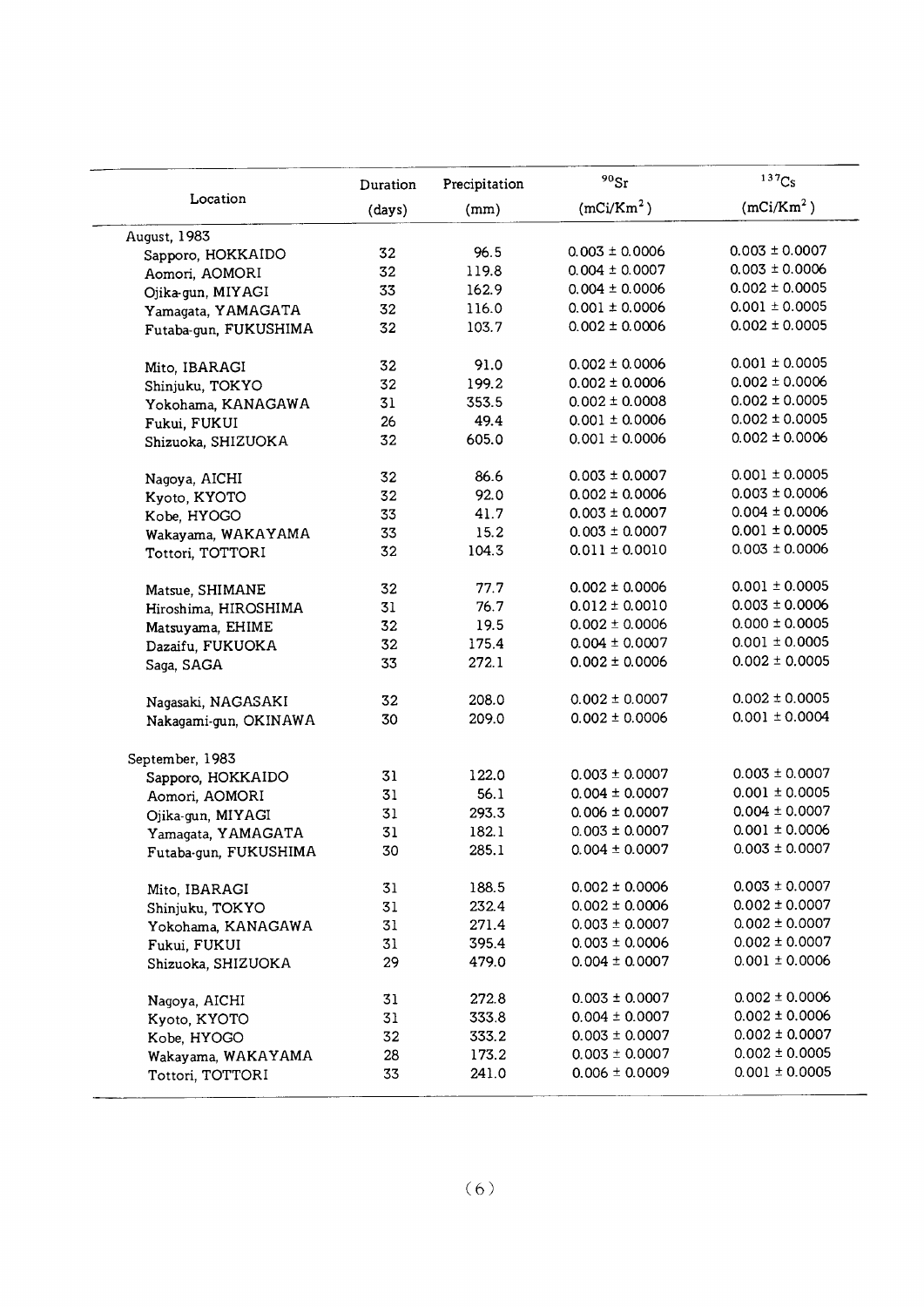|                       | Duration | Precipitation | $90$ Sr                | 137C <sub>S</sub>  |
|-----------------------|----------|---------------|------------------------|--------------------|
| Location              | (days)   | (mm)          | (mCi/Km <sup>2</sup> ) | $(mCi/Km^2)$       |
| Matsue, SHIMANE       | 32       | 275.8         | $0.002 \pm 0.0006$     | $0.001 \pm 0.0005$ |
| Hiroshima, HIROSHIMA  | 31       | 236.8         | $0.004 \pm 0.0007$     | $0.002 \pm 0.0005$ |
| Matsuyama, EHIME      | 30       | 178.0         | $0.002 \pm 0.0007$     | $0.001 \pm 0.0004$ |
| Dazaifu, FUKUOKA      | 30       | 311.3         | $0.003 \pm 0.0007$     | $0.001 \pm 0.0005$ |
| Saga, SAGA            | 31       | 255.2         | $0.002 \pm 0.0008$     | $0.001 \pm 0.0005$ |
|                       |          | 258.5         | $0.002 \pm 0.0007$     | $0.000 \pm 0.0005$ |
| Nagasaki, NAGASAKI    | 31<br>34 | 379.0         | $0.002 \pm 0.0008$     | $0.001 \pm 0.0005$ |
| Nakagami-gun, OKINAWA |          |               |                        |                    |
| October, 1983         |          |               |                        |                    |
| Sapporo, HOKKAIDO     | 32       | 86.5          | $0.003 \pm 0.0006$     | $0.003 \pm 0.0006$ |
| Aomori, AOMORI        | 32       | 77.7          | $0.003 \pm 0.0006$     | $0.004 \pm 0.0006$ |
| Ojika-qun, MIYAGI     | 32       | 71.3          | $0.007 \pm 0.0008$     | $0.002 \pm 0.0006$ |
| Yamagata, YAMAGATA    | 32       | 67.1          | $0.002 \pm 0.0006$     | $0.002 \pm 0.0005$ |
| Futaba-gun, FUKUSHIMA | 33       | 65.4          | $0.001 \pm 0.0006$     | $0.002 \pm 0.0005$ |
| Mito, IBARAGI         | 32       | 104.0         | $0.003 \pm 0.0007$     | $0.001 \pm 0.0005$ |
| Shinjuku, TOKYO       | 32       | 141.4         | $0.003 \pm 0.0007$     | $0.003 \pm 0.0006$ |
| Yokohama, KANAGAWA    | 32       | 153.8         | $0.002 \pm 0.0006$     | $0.002 \pm 0.0006$ |
| Fukui, FUKUI          | 33       | 136.9         | $0.001 \pm 0.0006$     | $0.002 \pm 0.0005$ |
| Shizuoka, SHIZUOKA    | 33       | 192.0         | $0.002 \pm 0.0007$     | $0.001 \pm 0.0004$ |
|                       |          |               |                        | $0.002 \pm 0.0005$ |
| Nagoya, AICHI         | 32       | 167.5         | $0.001 \pm 0.0006$     | $0.002 \pm 0.0006$ |
| Kyoto, KYOTO          | 32       | 130.6         | $0.005 \pm 0.0008$     | $0.004 \pm 0.0006$ |
| Kobe, HYOGO           | 32       | 84.4          | $0.002 \pm 0.0007$     |                    |
| Wakayama, WAKAYAMA    | 39       | 146.1         | $0.003 \pm 0.0007$     | $0.002 \pm 0.0005$ |
| Tottori, TOTTORI      | 30       | 111.8         | $0.004 \pm 0.0008$     | $0.004 \pm 0.0006$ |
| Hiroshima, HIROSHIMA  | 32       | 69.8          | $0.004 \pm 0.0008$     | $0.001 \pm 0.0005$ |
| Matsuyama, EHIME      | 33       | 94.5          | $0.002 \pm 0.0006$     | $0.000 \pm 0.0004$ |
| Dazaifu, FUKUOKA      | 33       | 102.9         | $0.004 \pm 0.0009$     | $0.000 \pm 0.0004$ |
| Saga, SAGA            | .31      | 134.9         | $0.002 \pm 0.0007$     | $0.000 \pm 0.0006$ |
| Nagasaki, NAGASAKI    | 32       | 87.0          | $0.003 \pm 0.0007$     | $0.001 \pm 0.0006$ |
| Nakagami-gun, OKINAWA | 29       | 53.5          | $0.002 \pm 0.0007$     | $0.001 \pm 0.0006$ |
| November, 1983        |          |               |                        |                    |
| Sapporo, HOKKAIDO     | 30       | 79.5          | $0.003 \pm 0.0007$     | $0.002 \pm 0.0007$ |
| Aomori, AOMORI        | 31       | 114.3         | $0.005 \pm 0.0007$     | $0.003 \pm 0.0006$ |
| Ojika-gun, MIYAGI     | 31       | 82.6          | $0.007 \pm 0.0008$     | $0.001 \pm 0.0005$ |
| Yamagata, YAMAGATA    | 31       | 121.3         | $0.002 \pm 0.0006$     | $0.002 \pm 0.0005$ |
| Futaba-qun, FUKUSHIMA | 31       | 69.5          | $0.001 \pm 0.0006$     | $0.003 \pm 0.0006$ |
| Mito, IBARAGI         | 31       | 52.0          | $0.002 \pm 0.0007$     | $0.002 \pm 0.0005$ |
| Shinjuku, TOKYO       | 31       | 35.6          | $0.002 \pm 0.0006$     | $0.005 \pm 0.0007$ |
| Yokohama, KANGAWA     | 31       | 45.0          | $0.002 \pm 0.0006$     | $0.002 \pm 0.0005$ |
|                       | 38       | 329.3         | $0.006 \pm 0.0008$     | $0.008 \pm 0.0008$ |
| Fukui, FUKUI          | 31       | 40.5          | $0.002 \pm 0.0006$     | $0.002 \pm 0.0006$ |
| Shizuoka, SHIZUOKA    |          |               |                        |                    |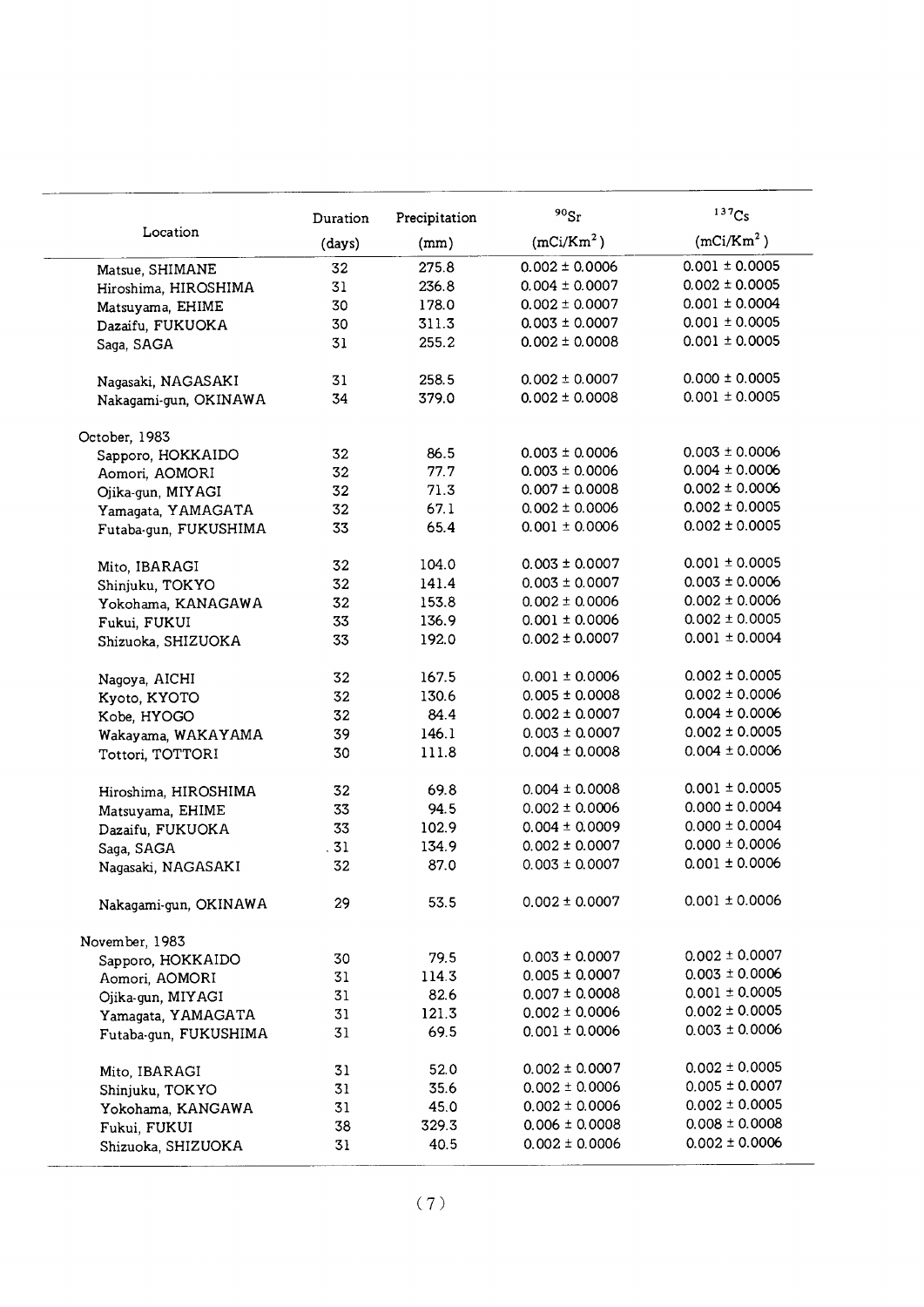|                       | Duration | Precipitation | $90$ Sr                | 137C <sub>S</sub>  |
|-----------------------|----------|---------------|------------------------|--------------------|
| Location              | (days)   | (mm)          | (mCi/Km <sup>2</sup> ) | $(mCi/Km^2)$       |
| Nagoya, AICHI         | 31       | 20.2          | $0.002 \pm 0.0007$     | $0.001 \pm 0.0004$ |
| Kyoto, KYOTO          | 31       | 22.2          | $0.004 \pm 0.0007$     | $0.001 \pm 0.0006$ |
| Kobe, HYOGO           | 32       | 25.4          | $0.003 \pm 0.0007$     | $0.003 \pm 0.0007$ |
| Tottori, TOTTORI      | 31       | 168.9         | $0.008 \pm 0.0010$     | $0.006 \pm 0.0008$ |
| Hiroshima, HIROSHIMA  | 31       | 17.8          | $0.006 \pm 0.0008$     | $0.005 \pm 0.0008$ |
| Matsuyama, EHIME      | 30       | 22.5          | $0.002 \pm 0.0006$     | $0.002 \pm 0.0007$ |
| Dazaifu, FUKUOKA      | 31       | 14.1          | $0.001 \pm 0.0008$     | $0.001 \pm 0.0009$ |
| Saga, SAGA            | 31       | 4.1           | $0.001 \pm 0.0006$     | $0.002 \pm 0.0006$ |
| Nagasaki, NAGASAKI    | 31       | 15.0          | $0.002 \pm 0.0007$     | $0.002 \pm 0.0007$ |
| Nakagami-gun, OKINAWA | 31       | 10.0          | $0.002 \pm 0.0007$     | $0.001 \pm 0.0006$ |
| December, 1983        |          |               |                        |                    |
| Sapporo, HOKKAIDO     | 28       | 67.5          | $0.002 \pm 0.0006$     | $0.002 \pm 0.0006$ |
| Aomori, AOMORI        | 35       | 105.9         | $0.006 \pm 0.0008$     | $0.005 \pm 0.0007$ |
| Ojika-qun, MIYAGI     | 28       | 0.6           | $0.006 \pm 0.0008$     | $0.001 \pm 0.0005$ |
| Yamagata, YAMAGATA    | 35       | 42.2          | $0.003 \pm 0.0007$     | $0.002 \pm 0.0007$ |
| Futaba-gun, FUKUSHIMA | 27       | 6.4           | $0.001 \pm 0.0006$     | $0.001 \pm 0.0007$ |
| Mito, IBARAGI         | 36       | 11.0          | $0.001 \pm 0.0005$     | $0.001 \pm 0.0004$ |
| Shinjuku, TOKYO       | 35       | 14.0          | $0.001 \pm 0.0006$     | $0.002 \pm 0.0005$ |
| Yokohama, KANAGAWA    | 36       | 15.6          | $0.001 \pm 0.0006$     | $0.001 \pm 0.0005$ |
| Fukui, FUKUI          | 31       | 258.6         | $0.002 \pm 0.0006$     | $0.007 \pm 0.0008$ |
| Shizuoka, SHIZUOKA    | 35       | 17.0          | $0.002 \pm 0.0006$     | $0.001 \pm 0.0005$ |
| Nagoya, AICHI         | 36       | 16.6          | $0.002 \pm 0.0006$     | $0.002 \pm 0.0006$ |
| Kyoto, KYOTO          | 36       | 18.4          | $0.001 \pm 0.0006$     | $0.000 \pm 0.0004$ |
| Kobe, HYOGO           | 27       | 15.1          | $0.003 \pm 0.0007$     | $0.003 \pm 0.0007$ |
| Wakayama, WAKAYAMA    | 37       | 13.5          | $0.002 \pm 0.0007$     | $0.000 \pm 0.0004$ |
| Tottori, TOTTORI      | 36       | 436.2         | $0.010 \pm 0.0009$     | $0.011 \pm 0.0009$ |
| Hiroshima, HIROSHIMA  | 37       | 47.8          | $0.002 \pm 0.0007$     | $0.003 \pm 0.0006$ |
| Matsuyama, EHIME      | 28       | 18.0          | $0.001 \pm 0.0006$     | $0.001 \pm 0.0005$ |
| Saga, SAGA            | 36       | 17.4          | $0.001 \pm 0.0006$     | $0.001 \pm 0.0005$ |
| Nagasaki, NAGASAKI    | 35       | 49.5          | $0.002 \pm 0.0008$     | $0.002 \pm 0.0006$ |
| Nakaqami-qun, OKINAWA | 27       | 22.5          | $0.001 \pm 0.0005$     | $0.001 \pm 0.0005$ |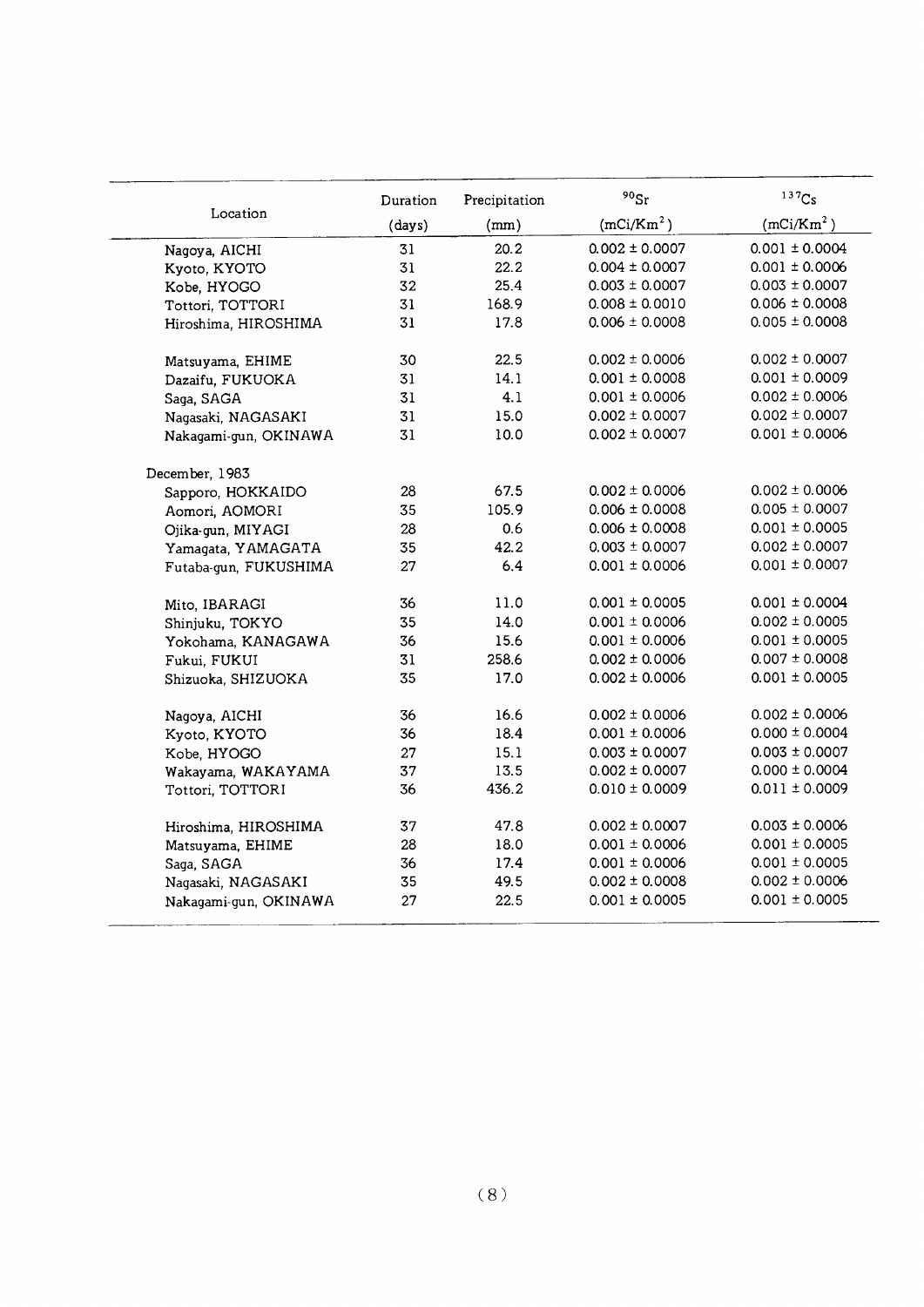

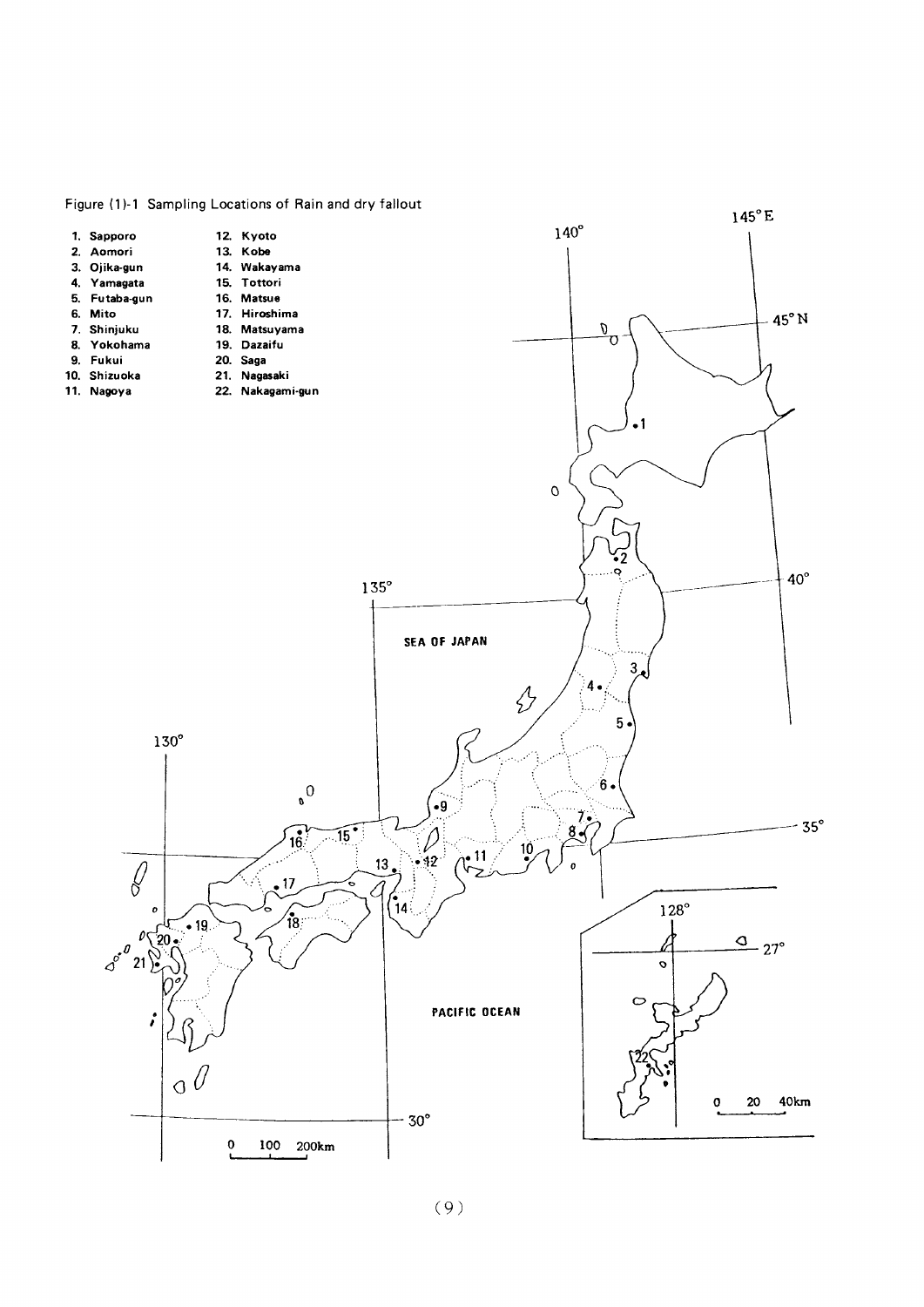## (1)-2 Strontium-90 and Cesium-137 in Rain and dry fallout (for WHO) (from Jul. 1983 to Jan. 1)

- continued from No. 64 of this publication -

| Table (1)-2: Strontium-90 and Cesium-137 Rain and dry fallout |  |  |
|---------------------------------------------------------------|--|--|
|---------------------------------------------------------------|--|--|

|                      | Duration | Precipitation | $90$ Sr                | $137C_S$           |
|----------------------|----------|---------------|------------------------|--------------------|
| Location             | (days)   | (mm)          | (mCi/Km <sup>2</sup> ) | $(mCi/Km^2)$       |
| July, 1983           |          |               |                        |                    |
| Niigata, NIIGATA     | 32       | 274.4         | $0.006 \pm 0.0008$     | $0.008 \pm 0.0008$ |
| Nagano, NAGANO       | 32       | 201.9         | $0.004 \pm 0.0007$     | $0.003 \pm 0.0007$ |
| Yamaguchi, YAMAGUCHI | 33       | 291.0         | $0.005 \pm 0.0007$     | $0.002 \pm 0.0005$ |
| Kochi, KOCHI         | 33       | 214.3         | $0.005 \pm 0.0008$     | $0.003 \pm 0.0006$ |
| Kaqoshima, KAGOSHIMA | 32       | 303.1         | $0.004 \pm 0.0007$     | $0.002 \pm 0.0005$ |
| August, 1983         |          |               |                        |                    |
| Akita, AKITA         | 32       | 159.5         | $0.003 \pm 0.0006$     | $0.001 \pm 0.0005$ |
| Niigata, NIIGATA     | 32       | 73.6          | $0.002 \pm 0.0006$     | $0.002 \pm 0.0005$ |
| Kanazawa, ISHIKAWA   | 33       | 59.0          | $0.002 \pm 0.0007$     | $0.000 \pm 0.0004$ |
| Nagano, NAGANO       | 32       | 136.1         | $0.001 \pm 0.0006$     | $0.002 \pm 0.0005$ |
| Osaka, OSAKA         | 32       | 56.1          | $0.002 \pm 0.0006$     | $0.002 \pm 0.0005$ |
| Okayama, OKAYAMA     | 32       | 7.3           | $0.003 \pm 0.0008$     | $0.000 \pm 0.0004$ |
| Yamaguchi, YAMAGUCHI | 32       | 80.5          | $0.009 \pm 0.0009$     | $0.002 \pm 0.0005$ |
| Kochi, KOCHI         | 32       | 70.2          | $0.006 \pm 0.0007$     | $0.001 \pm 0.0005$ |
| Kagoshima, KAGOSHIMA | 32       | 195.7         | $0.003 \pm 0.0007$     | $0.002 \pm 0.0005$ |
| Chiba, CHIBA         | 32       | 177.7         | $0.000 \pm 0.0005$     | $0.001 \pm 0.0005$ |
| September, 1983      |          |               |                        |                    |
| Akita, AKITA         | 31       | 139.9         | $0.002 \pm 0.0006$     | $0.001 \pm 0.0006$ |
| Niigata, NIIGATA     | 31       | 143.0         | $0.002 \pm 0.0007$     | $0.002 \pm 0.0007$ |
| Kanazawa, ISHIKAWA   | 32       | 354.5         | $0.001 \pm 0.0005$     | $0.002 \pm 0.0006$ |
| Nagano, NAGANO       | 31       | 261.3         | $0.001 \pm 0.0006$     | $0.001 \pm 0.0006$ |
| Osaka, OSAKA         | 30       | 408.7         | $0.002 \pm 0.0006$     | $0.002 \pm 0.0006$ |
| Okayama, OKAYAMA     | 31       | 278.9         | $0.002 \pm 0.0007$     | $0.001 \pm 0.0005$ |
| Yamaguchi, YAMAGUCHI | 31       | 183.5         | $0.006 \pm 0.0008$     | $0.001 \pm 0.0004$ |
| Kochi, KOCHI         | 31       | 288.7         | $0.003 \pm 0.0007$     | $0.001 \pm 0.0005$ |
| Kagoshima, KAGOSHIMA | 31       | 508.4         | $0.004 \pm 0.0008$     | $0.002 \pm 0.0005$ |
| Chiba, CHIBA         | 33       | 232.3         | $0.001 \pm 0.0006$     | $0.001 \pm 0.0004$ |
| October, 1983        |          |               |                        |                    |
| Akita, AKITA         | 32       | 145.2         | $0.004 \pm 0.0007$     | $0.005 \pm 0.0007$ |
| Niigata, NIIGATA     | 32       | 105.3         | $0.002 \pm 0.0007$     | $0.003 \pm 0.0006$ |
| Kanazawa, ISHIKAWA   | 31       | 150.0         | $0.002 \pm 0.0007$     | $0.003 \pm 0.0005$ |
| Nagano, NAGANO       | 32       | 50.7          | $0.002 \pm 0.0007$     | $0.001 \pm 0.0005$ |
| Osaka, OSAKA         | 33       | 97.1          | $0.003 \pm 0.0007$     | $0.001 \pm 0.0004$ |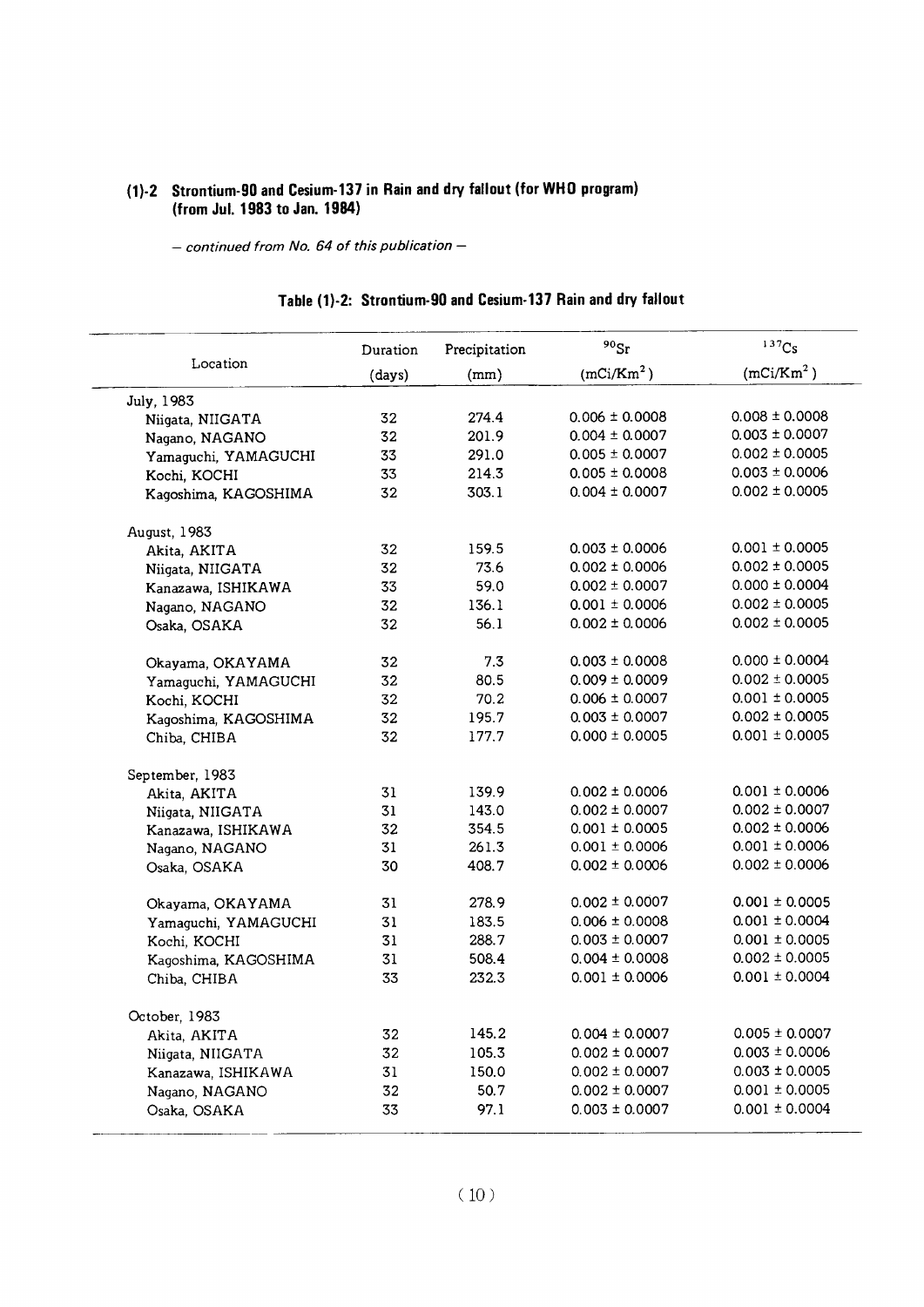|                      | Duration | Precipitation | $90$ Sr                | 137Cs                  |
|----------------------|----------|---------------|------------------------|------------------------|
| Location             | (days)   | (mm)          | (mCi/Km <sup>2</sup> ) | (mCi/Km <sup>2</sup> ) |
| Okayama, OKAYAMA     | 32       | 76.3          | $0.001 \pm 0.0006$     | $0.001 \pm 0.0004$     |
| Yamaquchi, YAMAGUCHI | 32       | 56.5          | $0.007 \pm 0.0008$     | $0.001 \pm 0.0005$     |
| Kochi, KOCHI         | 31       | 259.3         | $0.005 \pm 0.0007$     | $0.002 \pm 0.0005$     |
| Kagoshima, KAGOSHIMA | 32       | 94.8          | $0.003 \pm 0.0007$     | $0.002 \pm 0.0006$     |
| Chiba, CHIBA         | 30       | 148.1         | $0.001 \pm 0.0008$     | $0.002 \pm 0.0006$     |
| November, 1983       |          |               |                        |                        |
| Akita, AKITA         | 31       | 169.6         | $0.002 \pm 0.0006$     | $0.005 \pm 0.0007$     |
| Niigata, NIIGATA     | 31       | 160.9         | $0.003 \pm 0.0007$     | $0.004 \pm 0.0007$     |
| Kanazawa, ISHIKAWA   | 32       | 260.0         | $0.005 \pm 0.0008$     | $0.006 \pm 0.0007$     |
| Nagano, NAGANO       | 31       | 26.2          | $0.002 \pm 0.0007$     | $0.001 \pm 0.0005$     |
| Osaka, OSAKA         | 31       | 22.7          | $0.003 \pm 0.0007$     | $0.001 \pm 0.0007$     |
| Okayama, OKAYAMA     | 31       | 19.0          | $0.002 \pm 0.0007$     | $0.001 \pm 0.0006$     |
| Yamaquchi, YAMAGUCHI | 31       | 36.0          | $0.008 \pm 0.0008$     | $0.001 \pm 0.0006$     |
| Kochi, KOCHI         | 31       | 12.6          | $0.004 \pm 0.0007$     | $0.000 \pm 0.0006$     |
| Kagoshima, KAGOSHIMA | 31       | 27.9          | $0.006 \pm 0.0010$     | $0.004 \pm 0.0007$     |
| Chiba, CHIBA         | 31       | 82.5          | $0.001 \pm 0.0007$     | $0.002 \pm 0.0004$     |
| December, 1983       |          |               |                        |                        |
| Akita, AKITA         | 35       | 177.0         | $0.003 \pm 0.0006$     | $0.004 \pm 0.0007$     |
| Niigata, NIIGATA     | 36       | 112.9         | $0.004 \pm 0.0007$     | $0.006 \pm 0.0007$     |
| Kanazawa, ISHIKAWA   | 28       | 153.0         | $0.003 \pm 0.0007$     | $0.005 \pm 0.0008$     |
| Nagano, NAGANO       | 35       | 41.2          | $0.001 \pm 0.0005$     | $0.001 \pm 0.0005$     |
| Osaka, OSAKA         | 36       | 9.8           | $0.002 \pm 0.0006$     | $0.002 \pm 0.0005$     |
| Okayama, OKAYAMA     | 36       | 33.7          | $0.001 \pm 0.0006$     | $0.002 \pm 0.0005$     |
| Yamaguchi, YAMAGUCHI | 35       | 50.5          | $0.006 \pm 0.0008$     | $0.003 \pm 0.0006$     |
| Kochi, KOCHI         | 36       | 24.8          | $0.006 \pm 0.0008$     | $0.000 \pm 0.0004$     |
| Kagoshima, KAGOSHIMA | 36       | 25.0          | $0.007 \pm 0.0009$     | $0.003 \pm 0.0007$     |
| Chiba, CHIBA         | 36       | 22.0          | $0.001 \pm 0.0006$     | $0.001 \pm 0.0005$     |
| January, 1984        |          |               |                        |                        |
| Chiba, CHIBA         | 28       | 55.9          | $0.001 \pm 0.0007$     | $0.002 \pm 0.0006$     |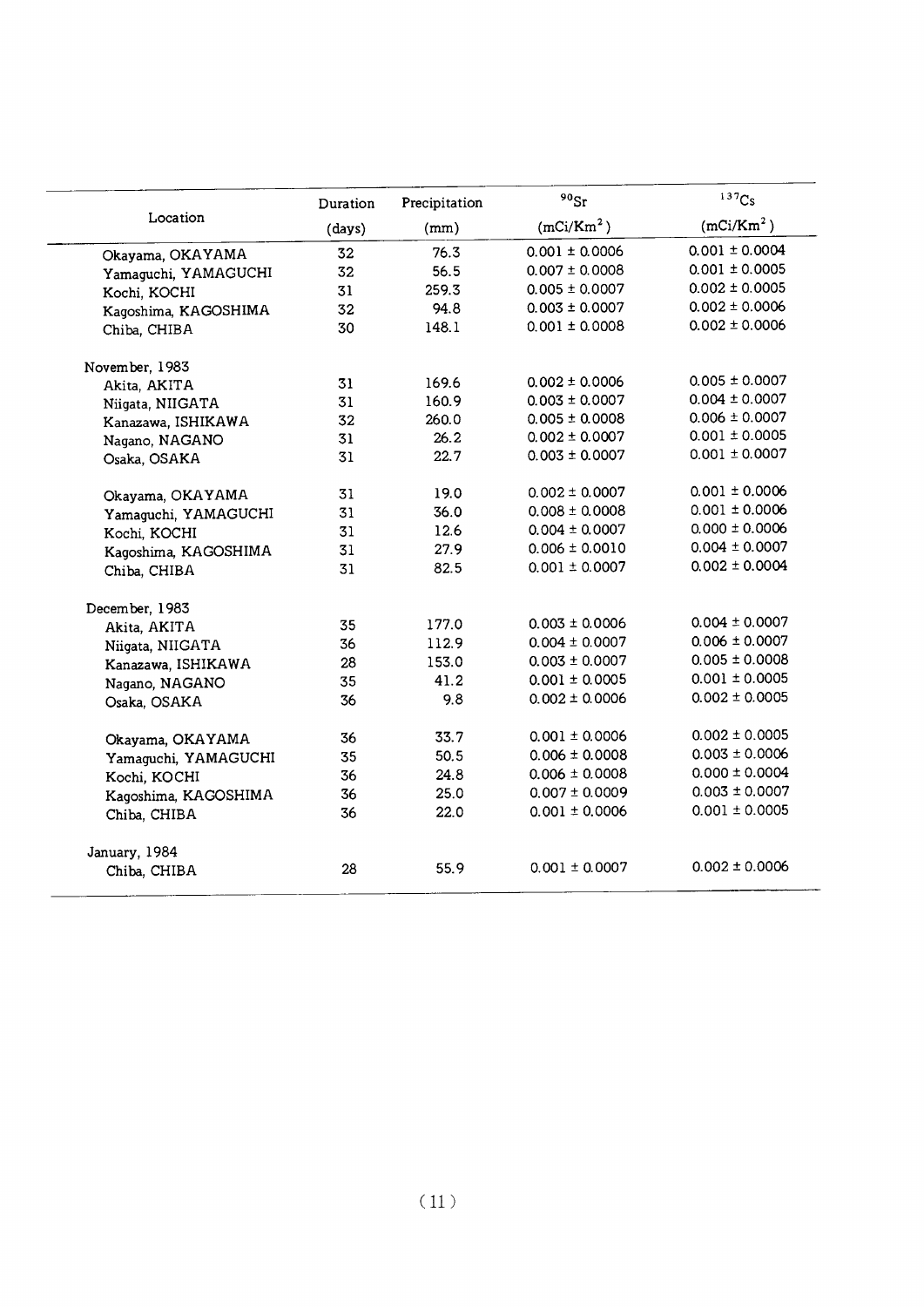Figure (1)-2 Sampling Locations of Rain and dry fallout

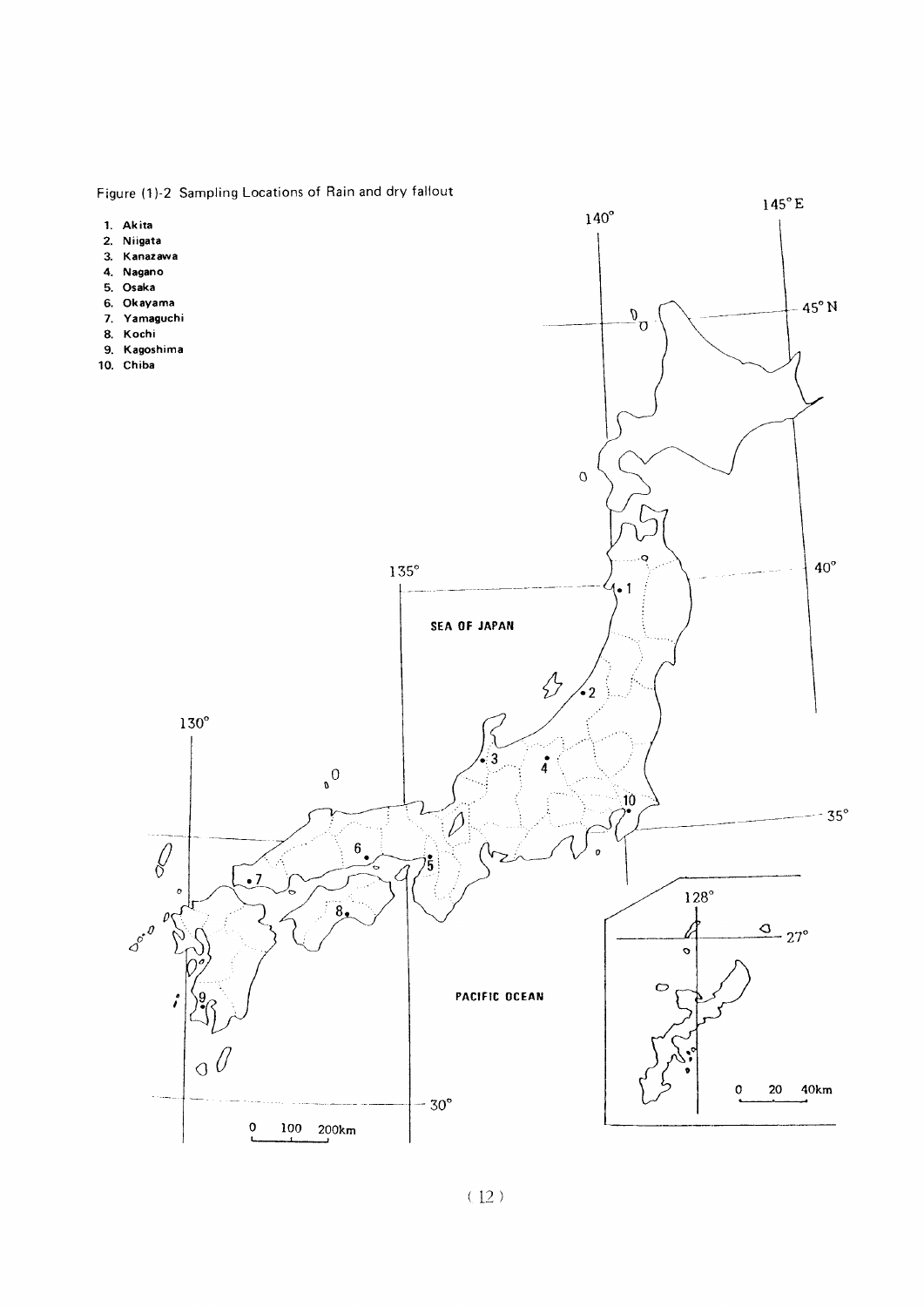## (2) Strontium-90 and Cesium-137 in Airborne dust (fromApr.1983toSept.1983)

- continued from No. 64 of this publication -

# Table (2): Strontium-90 and Cesium-137 in Airborne dust

|                             | Sampling   | Absorption     | $90$ Sr                        | 137C <sub>S</sub>              |  |
|-----------------------------|------------|----------------|--------------------------------|--------------------------------|--|
| Location                    | Period     | volume $(m^3)$ | $(10^{-3} \,\mathrm{pCi/m^3})$ | $(10^{-3} \,\mathrm{pCi/m^3})$ |  |
| April $\sim$ June, 1983     |            |                |                                |                                |  |
| Mito, IBARAGI               | $4 \sim 6$ | 10,192         | $0.10 \pm 0.03$                | $0.10 \pm 0.02$                |  |
| Ogasa-gun, SHIZUOKA         | $4 \sim 6$ | 12,225         | $0.02 \pm 0.02$                | $0.10 \pm 0.02$                |  |
| May $\sim$ June, 1983       |            |                |                                |                                |  |
| Futaba-gun, FUKUSHIMA       | $5 \sim 6$ | 11,757         | $0.01 \pm 0.02$                | $0.10 \pm 0.02$                |  |
| July $\sim$ September, 1983 |            |                |                                |                                |  |
| Futaba-gun, FUKUSHIMA       | $7 \sim 9$ | 12,909         | $0.04 \pm 0.02$                | $0.03 \pm 0.01$                |  |
| Mito, IBARAGI               | $7 \sim 9$ | 11,519         | $0.03 \pm 0.02$                | $0.03 \pm 0.01$                |  |
| Niigata, NIIGATA            | $7 \sim 9$ | 14,372         | $0.00 \pm 0.02$                | $0.04 \pm 0.01$                |  |
| Fukui, FUKUI                | $7 \sim 9$ | 20,785         | $0.03 \pm 0.01$                | $0.10 \pm 0.01$                |  |
| Ogasa-gun, SHIZUOKA         | $7 \sim 9$ | 11,548         | $0.01 \pm 0.02$                | $0.05 \pm 0.01$                |  |
| Nagoya, AICHI               | $7 \sim 9$ | 9.378          | $0.00 \pm 0.03$                | $0.02 \pm 0.02$                |  |
| Kyoto, KYOTO                | $7 \sim 9$ | 8,514          | $0.00 \pm 0.03$                | $0.00 \pm 0.02$                |  |
| Osaka, OSAKA                | $7 \sim 9$ | 8,424          | $0.00 \pm 0.04$                | $0.10 \pm 0.02$                |  |
| Kobe, KYOGO                 | $7 \sim 9$ | 10,359         | $0.00 \pm 0.03$                | $0.10 \pm 0.02$                |  |
| Tottori, TOTTORI            | $7 \sim 9$ | 11,304         | $0.00 \pm 0.02$                | $0.02 \pm 0.01$                |  |
| Hiroshima, HIROSHIMA        | $7 \sim 9$ | 10,958         | $0.00 \pm 0.03$                | $0.03 \pm 0.02$                |  |
| Nagasaki, NAGASAKI          | $7 \sim 9$ | 11,807         | $0.00 \pm 0.02$                | $0.01 \pm 0.02$                |  |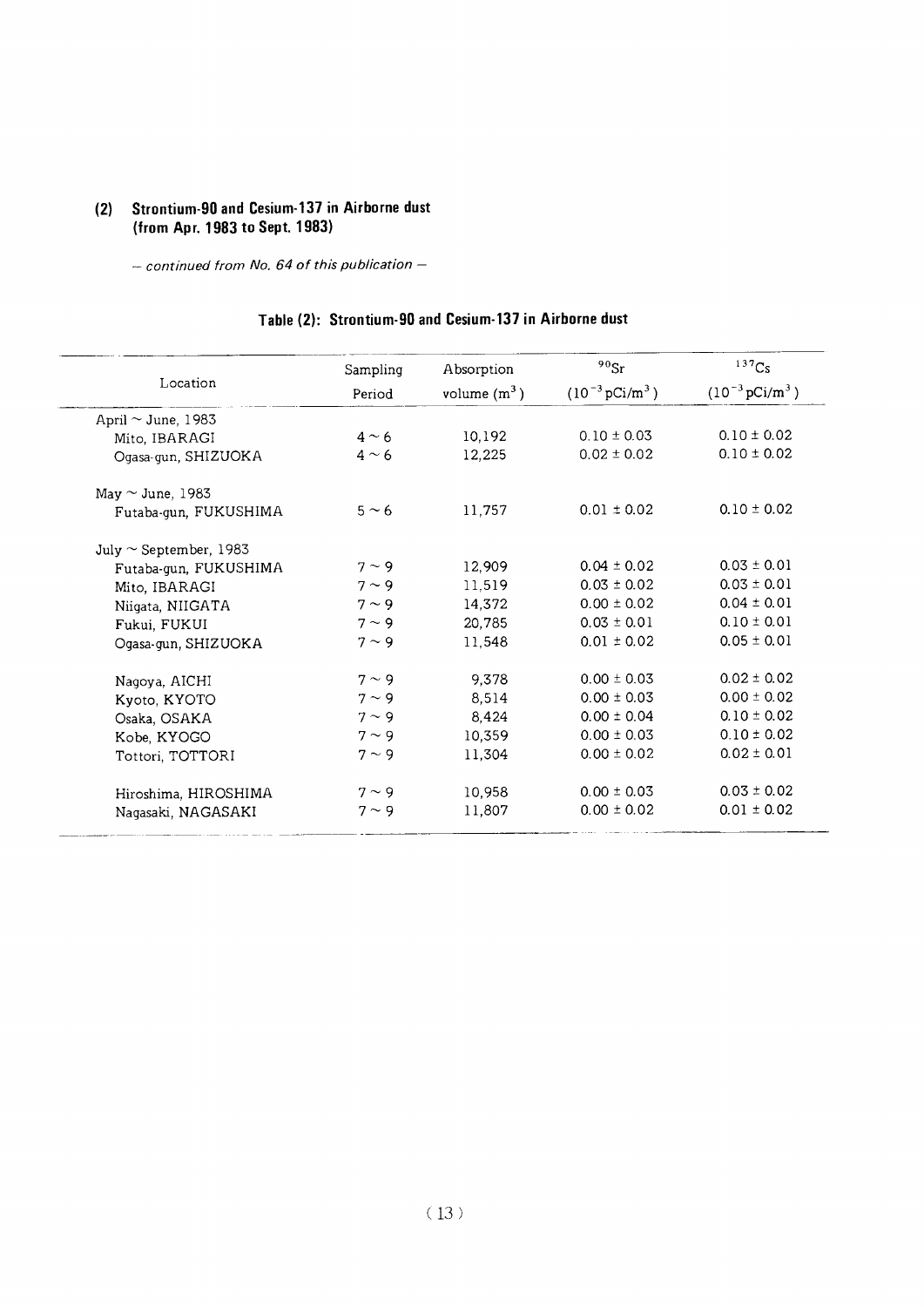Figure (2) Sampling Locations of Airborne dust

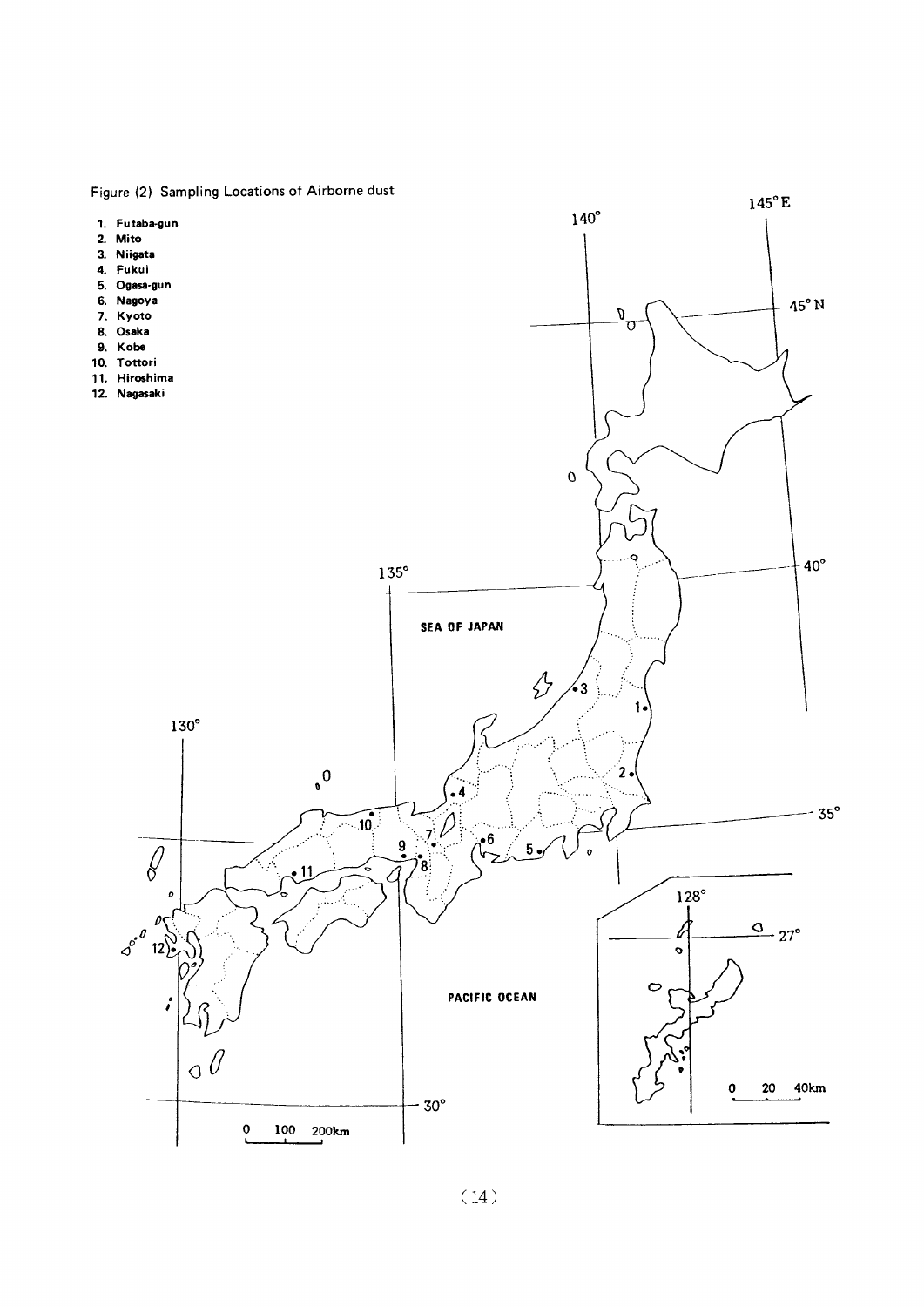## (3) Strontium-90 and Cesium-137 in Service water (from Jul. 1983 to Dec. 1983)

- continued from No. 64 of this publication -

# Table (3): Strontium-90 and Cesium-137 in Service water

|                      |     | $^{90}\mathrm{Sr}$ | $137C_S$          |
|----------------------|-----|--------------------|-------------------|
| Location             | pH  | (pCi/l)            | (pCi/l)           |
| (Source Water)       |     |                    |                   |
| July, 1983           |     |                    |                   |
| Tsukui-gun, KANAGAWA | 8.1 | $0.03 \pm 0.004$   | $0.005 \pm 0.002$ |
| August, 1983         |     |                    |                   |
| Kyoto, KYOTO         | 8.2 | $0.19 \pm 0.008$   | $0.010 \pm 0.002$ |
| December, 1983       |     |                    |                   |
| Inuyama, AICHI       | 7.0 | $0.09 \pm 0.006$   | $0.010 \pm 0.002$ |
| (Tap Water)          |     |                    |                   |
| June, 1983           |     |                    |                   |
| Shizuoka, SHIZUOKA   | 7.3 | $0.04 \pm 0.004$   | $0.000 \pm 0.002$ |
| Matsue, SHIMANE      | 7.5 | $0.17 \pm 0.007$   | $0.003 \pm 0.002$ |
| July, 1983           |     |                    |                   |
| Hiroshima, HIROSHIMA | 6.2 | $0.08 \pm 0.006$   | $0.004 \pm 0.002$ |
| August, 1983         |     |                    |                   |
| Akita, AKITA         | 7.3 | $0.15 \pm 0.007$   | $0.010 \pm 0.003$ |
| Kyoto, KYOTO         | 7.6 | $0.18 \pm 0.008$   | $0.010 \pm 0.002$ |
| October, 1983        |     |                    |                   |
| Sendai, MIYAGI       | 7.7 | $0.07 \pm 0.005$   | $0.004 \pm 0.002$ |
| December, 1983       |     |                    |                   |
| Akita, AKITA         | 6.8 | $0.11 \pm 0.006$   | $0.005 \pm 0.002$ |
| Yamagata, YAMAGATA   | 7.3 | $0.08 \pm 0.005$   | $0.004 \pm 0.002$ |
| Fukushima, FUKUSHIMA | 6.8 | $0.12 \pm 0.006$   | $0.003 \pm 0.002$ |
| Mito, IBARAGI        | 6.2 | $0.05 \pm 0.004$   | $0.000 \pm 0.002$ |
| Niigata, NIIGATA     | 6.8 | $0.12 \pm 0.006$   | $0.010 \pm 0.002$ |
| Kanazawa, ISHIKAWA   | 7.1 | $0.11 \pm 0.006$   | $0.010 \pm 0.002$ |
| Nagano, NAGANO       | 7.3 | $0.05 \pm 0.004$   | $0.005 \pm 0.002$ |
| Nagoya, AICHI        | 6.5 | $0.11 \pm 0.006$   | $0.010 \pm 0.002$ |
| Osaka, OSAKA         | 6.4 | $0.14 \pm 0.007$   | $0.000 \pm 0.002$ |
| Kobe, HYOGO          | 6.7 | $0.13 \pm 0.007$   | $0.002 \pm 0.002$ |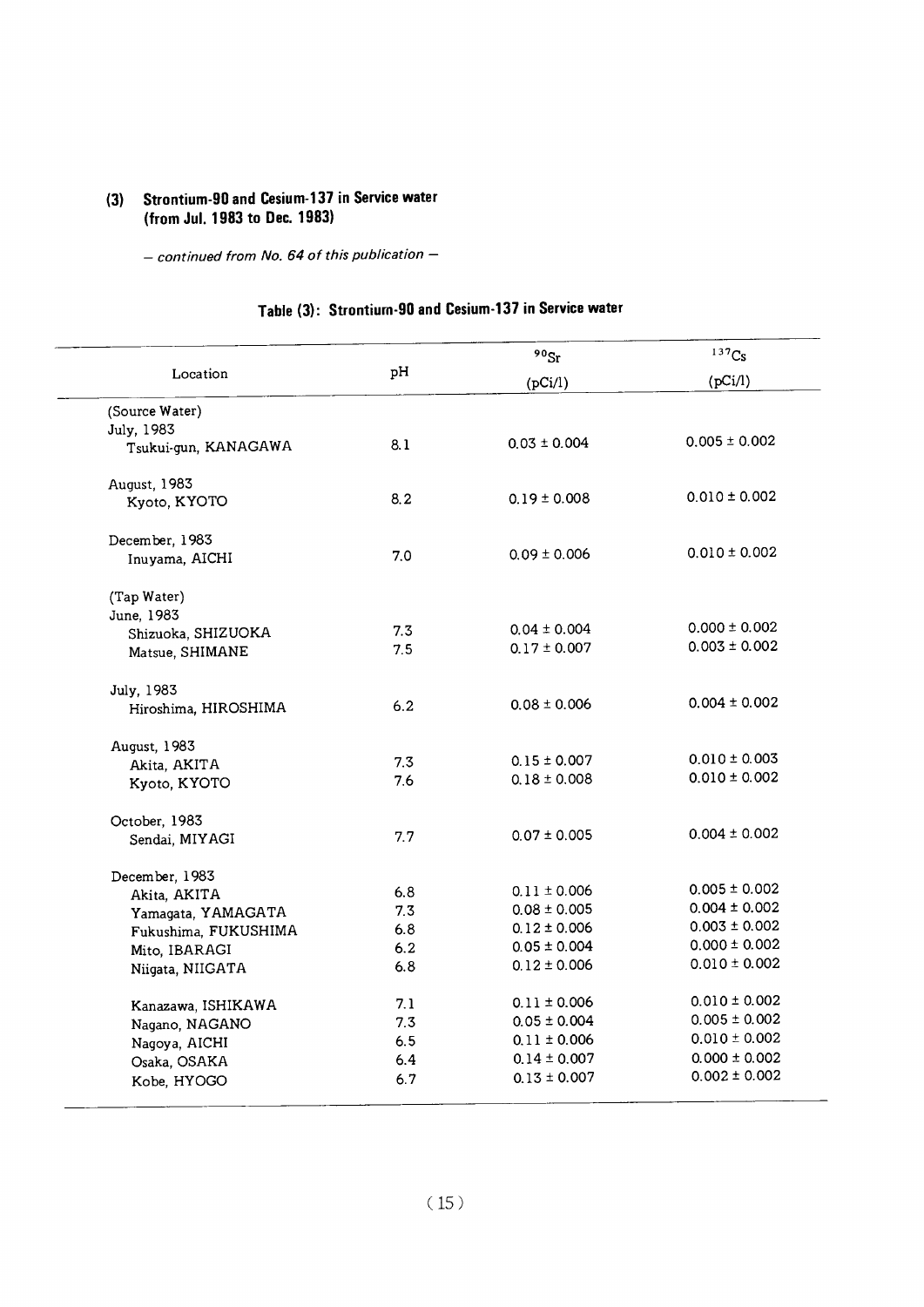|                  |     | $90$ Sr          | 137C <sub>S</sub> |
|------------------|-----|------------------|-------------------|
| Location         | рH  | (pCi/l)          | (pCi/l)           |
| Tottori, TOTTORI | 7.5 | $0.08 \pm 0.006$ | $0.000 \pm 0.002$ |
| Okayama, OKAYAMA | 6.6 | $0.08 \pm 0.006$ | $0.000 \pm 0.002$ |
| Matsuyama, EHIME | 7.4 | $0.05 \pm 0.005$ | $0.004 \pm 0.002$ |

Figure (3) Sampling Locations of Service Water

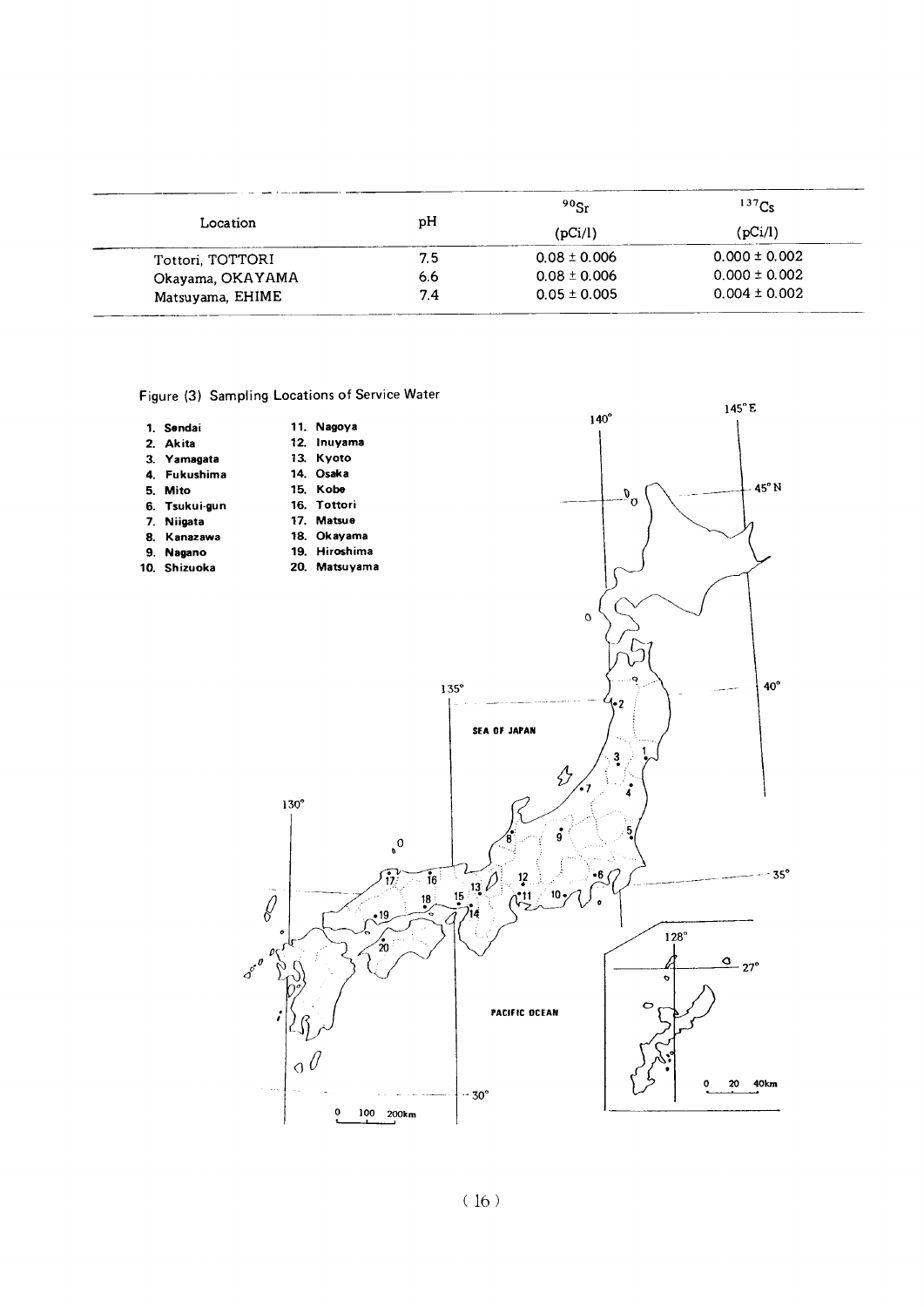#### (4) Strontium-90 and Cesium-137 in Freshwater (from Sept. 1983 to Dec. 1983)

- continued from No. 64 of this publication -

## Table (4): Strontium-90 and Cesium-137 in Freshwater

|                      |     | $90$ Sr          | 137C <sub>S</sub><br>(pCi/l) |  |
|----------------------|-----|------------------|------------------------------|--|
| Location             | рH  | (pCi/l)          |                              |  |
| (Freshwater)         |     |                  |                              |  |
| September, 1983      |     |                  |                              |  |
| Fukushima, FUKUSHIMA | 7.1 | $0.05 \pm 0.005$ | $0.01 \pm 0.003$             |  |
| November, 1983       |     |                  |                              |  |
| Niigata, NIIGATA     | 6.7 | $0.23 \pm 0.009$ | $0.10 \pm 0.006$             |  |
| Shobara, HIROSHIMA   | 6.4 | $0.07 \pm 0.006$ | $0.00 \pm 0.002$             |  |
| December, 1983       |     |                  |                              |  |
| Mikata-gun, FUKUI    | 6.9 | $0.12 \pm 0.006$ | $0.01 \pm 0.003$             |  |
| Suwa-lake, NAGANO    | 7.2 | $0.04 \pm 0.004$ | $0.01 \pm 0.002$             |  |
| Uji, KYOTO           | 7.4 | $0.00 \pm 0.003$ | $0.00 \pm 0.002$             |  |

Figure (4) Sampling Locations of Freshwater

- 1. Fukushima
- 2. Niigata
- 3. Mitaka-gun
- 4. Suwa-lake
- 5.Uji
- 6.Shobara



145°E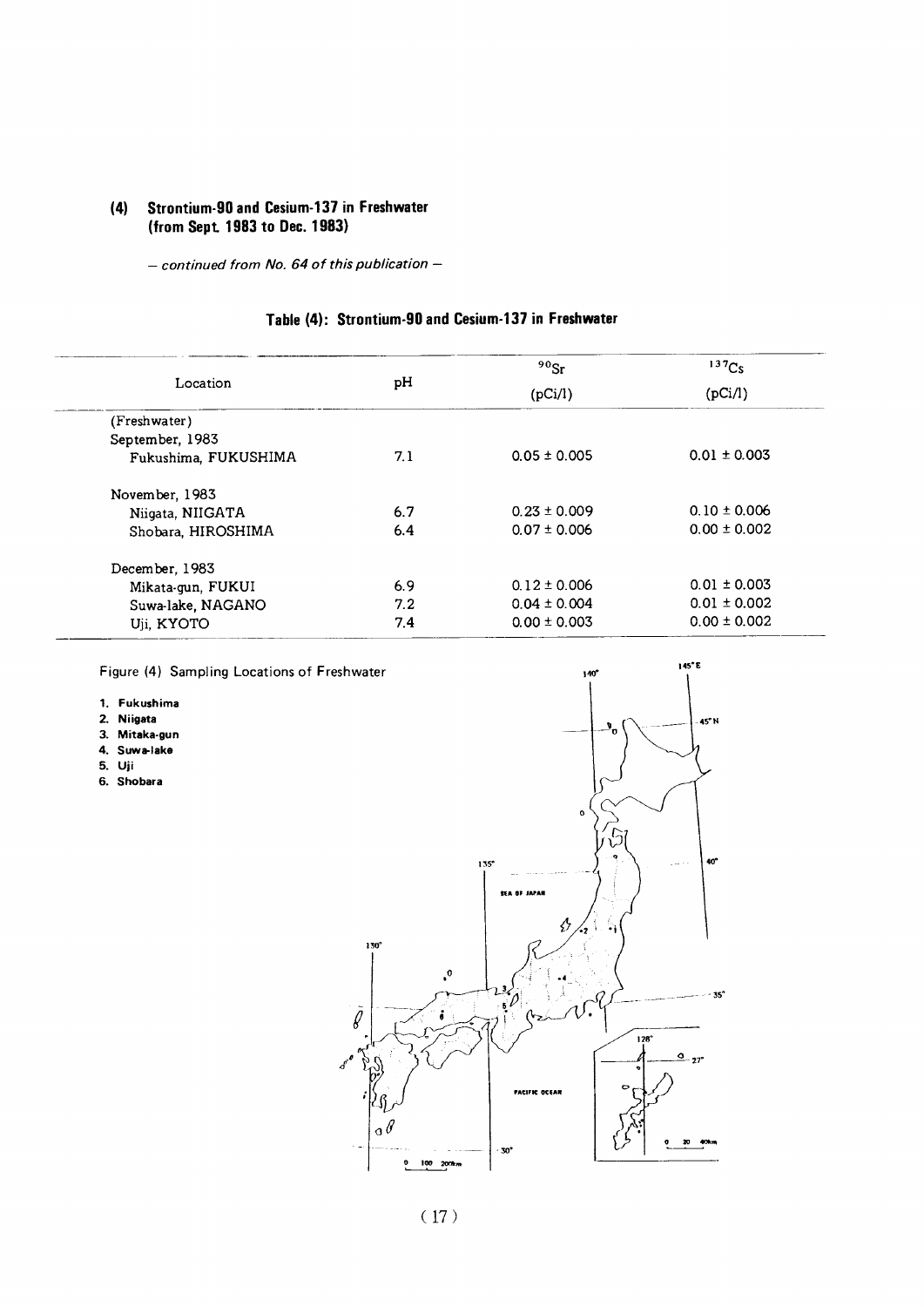## (5) Strontium-90 and Cesium-137 in Soil (from Jun. 1983 to Sept. 1983)

 $-$  continued from No. 64 of this publication  $-$ 

| Location                    | Sampling    |                 | $90$ Sr |                        | 137C <sub>S</sub> |                        |  |
|-----------------------------|-------------|-----------------|---------|------------------------|-------------------|------------------------|--|
|                             | Depth (cm)  | (pCi/Kg)        |         | (mCi/Km <sup>2</sup> ) | (pCi/Kg)          | (mCi/Km <sup>2</sup> ) |  |
| June, 1983                  |             |                 |         |                        |                   |                        |  |
| Gotenba, SHIZUOKA           | $0 \sim 5$  | $57.0 \pm 4.5$  |         | $1.9 \pm 0.15$         | $310.0 \pm 9.0$   | $10.0 \pm 0.30$        |  |
| $\boldsymbol{H}$            | $5 \sim 20$ | $34.0 \pm 3.9$  |         | $3.0 \pm 0.34$         | $110.0 \pm 6.0$   | $9.4 \pm 0.52$         |  |
| Tsuyama, OKAYAMA            | $0 \sim 5$  | $29.0 \pm 3.7$  |         | $1.1 \pm 0.14$         | $120.0 \pm 6.0$   | $4.4 \pm 0.24$         |  |
| $\boldsymbol{H}$            | $5 \sim 20$ | $39.0 \pm 4.2$  |         | $3.8 \pm 0.41$         | 68.0 $\pm$ 5.0    | $6.6 \pm 0.49$         |  |
| Naha, OKINAWA               | $0 \sim 5$  | 64.0 $\pm$ 4.9  |         | $4.0 \pm 0.31$         | $230.0 \pm 8.0$   | $14.0 \pm 0.50$        |  |
| $\boldsymbol{H}$            | $5 \sim 20$ | $73.0 \pm 5.5$  |         | $12.0 \pm 0.90$        | $110.0 \pm 6.0$   | $18.0 \pm 1.00$        |  |
| July, 1983                  |             |                 |         |                        |                   |                        |  |
| Aomori, AOMORI              | $0 \sim 5$  | $75.0 \pm 5.3$  |         | $2.3 \pm 0.16$         | $27.0 \pm 3.4$    | $0.8 \pm 0.11$         |  |
| $\boldsymbol{\prime\prime}$ | $5 \sim 20$ | $13.0 \pm 3.3$  |         | $1.6 \pm 0.40$         | $3.0 \pm 2.2$     | $0.4 \pm 0.27$         |  |
| Yamagata, YAMAGATA          | $0 \sim 5$  | $160.0 \pm 7.0$ |         | $8.9 \pm 0.39$         | $650.0 \pm 13.0$  | $37.0 \pm 0.70$        |  |
| $\boldsymbol{\mu}$          | $5 \sim 20$ | $20.0 \pm 3.4$  |         | $3.0 \pm 0.51$         | $48.0 \pm 4.6$    | $7.3 \pm 0.70$         |  |
| Fukushima, FUKUSHIMA        | $0 \sim 5$  | $260.0 \pm 9.0$ |         | $7.4 \pm 0.25$         | $1100.0 \pm 20.0$ | $31.0 \pm 0.50$        |  |
| $\boldsymbol{H}$            | $5 \sim 20$ | $120.0 \pm 6.0$ |         | $11.0 \pm 0.60$        | $230.0 \pm 8.0$   | $21.0 \pm 0.70$        |  |
| Katsushika, TOKYO           | $0 \sim 5$  | 58.0 $\pm$ 4.4  |         | $3.3 \pm 0.25$         | $85.0 \pm 5.4$    | $4.9 \pm 0.31$         |  |
| $\boldsymbol{n}$            | $5 \sim 20$ | $40.0 \pm 3.9$  |         | $6.3 \pm 0.61$         | $48.0 \pm 4.6$    | $7.4 \pm 0.71$         |  |
| Kashiwazaki, NIIGATA        | $0 \sim 5$  | $110.0 \pm 6.0$ |         | $9.2 \pm 0.48$         | $370.0 \pm 10.0$  | $31.0 \pm 0.90$        |  |
| $\boldsymbol{\eta}$         | $5 \sim 20$ | $210.0 \pm 8.0$ |         | $29.0 \pm 1.10$        | $670.0 \pm 14.0$  | $91.0 \pm 1.90$        |  |
| Kanazawa, ISHIKAWA          | $0 \sim 5$  | $270.0 \pm 9.0$ |         | $9.8 \pm 0.33$         | $990.0 \pm 16.0$  | $36.0 \pm 0.60$        |  |
| $\boldsymbol{\mu}$          | $5 \sim 20$ | $210.0 \pm 8.0$ |         | $27.0 \pm 1.10$        | $380.0 \pm 10.0$  | $50.0 \pm 1.30$        |  |
| Nagano, NAGANO              | $0 \sim 5$  | $35.0 \pm 3.9$  |         | $2.2 \pm 0.24$         | $71.0 \pm 5.3$    | $4.4 \pm 0.33$         |  |
| $\boldsymbol{H}$            | $5 \sim 20$ | $98.0 \pm 5.8$  |         | $11.0 \pm 0.70$        | $280.0 \pm 9.0$   | $31.0 \pm 1.00$        |  |
| Miyazu, KYOTO               | $0 \sim 5$  | 61.0 ± 4.9      |         | $2.5 \pm 0.20$         | $2100.0 \pm 20.0$ | $85.0 \pm 1.00$        |  |
| $\boldsymbol{n}$            | $5 \sim 20$ | $70.0 \pm 5.2$  |         | $20.0 \pm 1.50$        | $180.0 \pm 7.0$   | $52.0 \pm 2.10$        |  |
| Sennan-gun, OSAKA           | $0 \sim 5$  | $100.0 \pm 6.0$ |         | $5.6 \pm 0.33$         | $180.0 \pm 7.0$   | $10.0 \pm 0.40$        |  |
| $^{\prime\prime}$           | $5 \sim 20$ | $74.0 \pm 5.2$  |         | $13.0 \pm 0.9$         | 62.0 ± 4.8        | $11.0 \pm 0.80$        |  |

## Table (5): Strontium-90 and Cesium-137 in Soil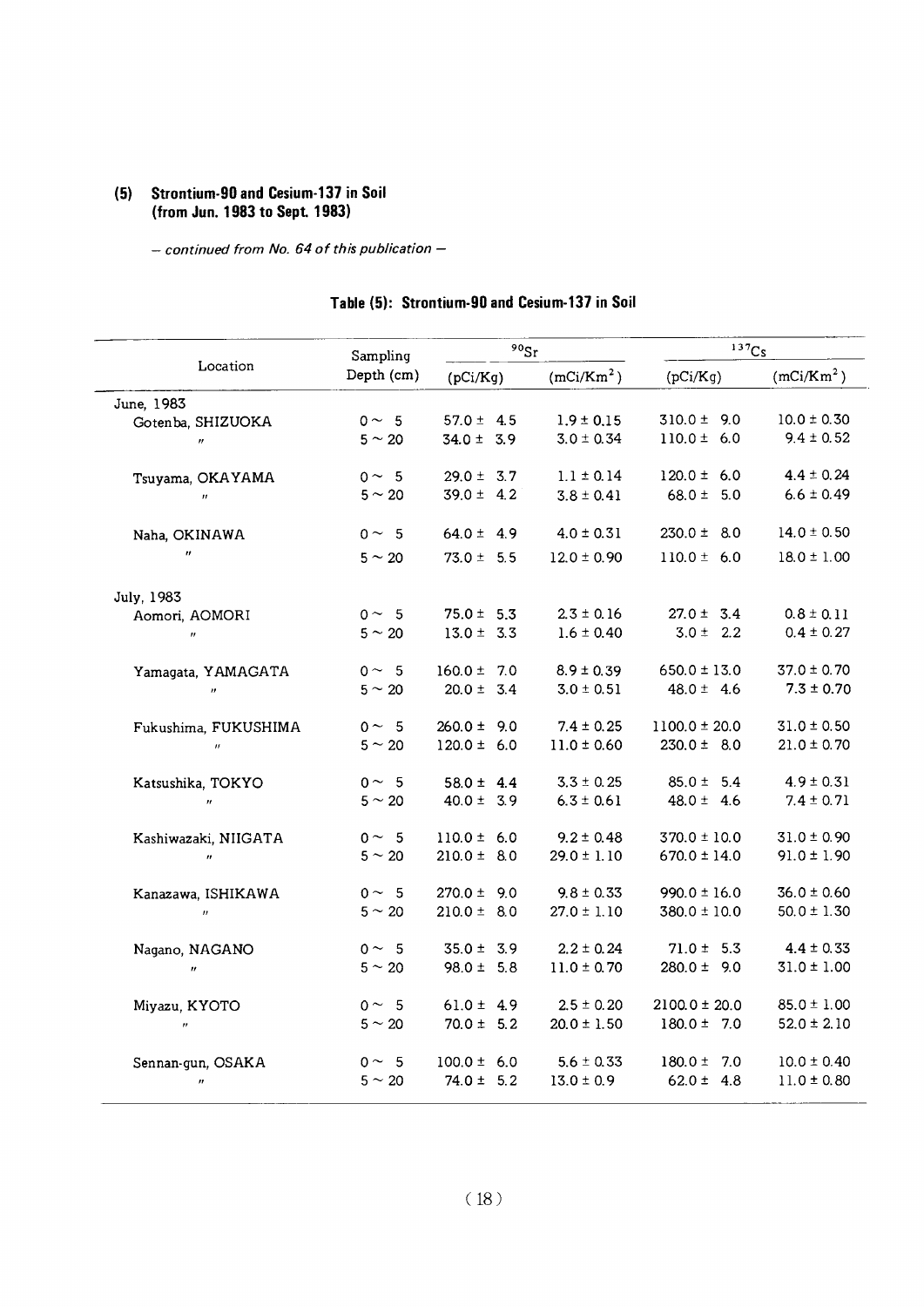|                            | Sampling    | $^{90}\mathrm{Sr}$ |                        | 137C <sub>S</sub> |                        |  |
|----------------------------|-------------|--------------------|------------------------|-------------------|------------------------|--|
| Location                   | Depth (cm)  | (pCi/Kg)           | (mCi/Km <sup>2</sup> ) | (pCi/Kg)          | (mCi/Km <sup>2</sup> ) |  |
| Kobe, HYOGO                | $0 \sim 5$  | $33.0 \pm 3.8$     | $1.4 \pm 0.17$         | $240.0 \pm 9.0$   | $10.0 \pm 0.40$        |  |
| $\boldsymbol{n}$           | $5 \sim 20$ | $37.0 \pm 4.1$     | $6.0 \pm 0.66$         | $220.0 \pm 8.0$   | $35.0 \pm 1.30$        |  |
| Tottori, TOTTORI           | $0 \sim 5$  | $81.0 \pm 5.2$     | $4.9 \pm 0.31$         | $380.0 \pm 11.0$  | $23.0 \pm 0.70$        |  |
| $^{\prime\prime}$          | $5 \sim 20$ | $76.0 \pm 5.6$     | $16.0 \pm 1.2$         | $140.0 \pm 7.0$   | $30.0 \pm 1.40$        |  |
| Oota, SHIMANE              | $0 \sim 5$  | $1300.0 \pm 20.0$  | $23.0 \pm 0.30$        | $4700.0 \pm 40.0$ | $85.0 \pm 0.70$        |  |
| $\boldsymbol{n}$           | $5 \sim 20$ | $450.0 \pm 12.0$   | $27.0 \pm 0.70$        | $2100.0 \pm 30.0$ | $120.0 \pm 2.00$       |  |
| Hiroshima, HIROSHIMA       | $0 \sim 5$  | $96.0 \pm 5.7$     | $7.2 \pm 0.43$         | $360.0 \pm 10.0$  | $27.0 \pm 0.70$        |  |
| $^{\prime\prime}$          | $5 \sim 20$ | $94.0 \pm 5.7$     | $23.0 \pm 1.40$        | $170.0 \pm 7.0$   | $42.0 \pm 1.70$        |  |
| Matsuyama, EHIME           | $0 \sim 5$  | $93.0 \pm 5.8$     | $3.8 \pm 0.24$         | $170.0 \pm 7.0$   | $6.9 \pm 0.30$         |  |
| $^{\prime\prime}$          | $5 \sim 20$ | 56.0 $\pm$ 4.9     | $4.8 \pm 0.43$         | $150.0 \pm 7.0$   | $13.0 \pm 0.60$        |  |
| Kochi, KOCHI               | $0 \sim 5$  | $200.0 \pm 8.0$    | $12.0 \pm 0.50$        | $550.0 \pm 12.0$  | $33.0 \pm 0.70$        |  |
| $\boldsymbol{\eta}$        | $5 \sim 20$ | $250.0 \pm 9.0$    | $32.0 \pm 1.20$        | $590.0 \pm 13.0$  | $75.0 \pm 1.60$        |  |
| Fukuoka, FUKUOKA           | $0 \sim 5$  | $300.0 \pm 10.0$   | $12.0 \pm 0.40$        | $780.0 \pm 15.0$  | $32.0 \pm 0.60$        |  |
| $\pmb{\cdot}$              | $5 \sim 20$ | $190.0 \pm 8.0$    | $27.0 \pm 1.20$        | $98.0 \pm 5.9$    | $14.0 \pm 0.90$        |  |
| Minamitakaki-gun, NAGASAKI | $0 \sim 5$  | $370.0 \pm 10.0$   | $10.0 \pm 0.30$        | $3900.0 \pm 30.0$ | $110.0 \pm 1.00$       |  |
| 11                         | $5 \sim 20$ | $200.0 \pm 8.0$    | $21.0 \pm 0.80$        | $630.0 \pm 13.0$  | $66.0 \pm 1.40$        |  |
| August, 1983               |             |                    |                        |                   |                        |  |
| Sapporo, HOKKAIDO          | $0 \sim 5$  | $470.0 \pm 12.0$   | $15.0 \pm 0.40$        | $1400.0 \pm 20.0$ | $45.0 \pm 0.70$        |  |
| $^{\prime\prime}$          | $5 \sim 20$ | $250.0 \pm 9.0$    | $50.0 \pm 1.70$        | $280.0 \pm 10.0$  | $55.0 \pm 1.90$        |  |
| Tamatsukuri, MIYAGI        | $0 \sim 5$  | $680.0 \pm 14.0$   | $22.0 \pm 0.40$        | $2400.0 \pm 30.0$ | $78.0 \pm 0.90$        |  |
| $^{\prime\prime}$          | $5 \sim 20$ | $210.0 \pm 8.0$    | $23.0 \pm 0.90$        | $280.0 \pm 10.0$  | $31.0 \pm 1.10$        |  |
| Tookaimura, IBARAGI        | $0 \sim 5$  | $360.0 \pm 11.0$   | $12.0 \pm 0.40$        | $1700.0 \pm 20.0$ | $60.0 \pm 0.80$        |  |
| $\pmb{\mathcal{H}}$        | $5 \sim 20$ | $300.0 \pm 10.0$   | $20.0 \pm 0.70$        | $95.0 \pm 5.8$    | $6.4 \pm 0.39$         |  |
| Yokohama, KANAGAWA         | $0 \sim 5$  | $490.0 \pm 13.0$   | $15.0 \pm 0.40$        | $1100.0 \pm 20.0$ | $34.0 \pm 0.60$        |  |
| $\boldsymbol{\mu}$         | $5 \sim 20$ | $230.0 \pm 9.0$    | $19.0 \pm 0.70$        | $460.0 \pm 12.0$  | $38.0 \pm 1.00$        |  |
| Fukui, FUKUI               | $0 \sim 5$  | $130.0 \pm 6.0$    | $8.4 \pm 0.41$         | $380.0 \pm 10.0$  | $24.0 \pm 0.70$        |  |
| $\boldsymbol{\mathcal{H}}$ | $5 \sim 20$ | $140.0 \pm 7.0$    | $28.0 \pm 1.30$        | $390.0 \pm 10.0$  | $79.0 \pm 2.10$        |  |
| Haqi, YAMAGUCHI            | $0 \sim 5$  | $190.0 \pm 8.0$    | $9.6 \pm 0.40$         | $280.0 \pm 9.0$   | $14.0 \pm 0.50$        |  |
| $\pmb{\eta}$               | $5 \sim 20$ | $130.0 \pm 6.0$    | $18.0 \pm 0.90$        | $220.0 \pm 8.0$   | $31.0 \pm 1.10$        |  |
| September, 1983            |             |                    |                        |                   |                        |  |
| Saga, SAGA                 | $0 \sim 5$  | $38.0 \pm 4.5$     | $1.7 \pm 0.21$         | $8.0 \pm 2.7$     | $0.4 \pm 0.13$         |  |
| $\boldsymbol{n}$           | $5 \sim 20$ | $27.0 \pm 4.1$     | $5.0 \pm 0.79$         | $0.5 \pm 2.2$     | $0.1 \pm 0.42$         |  |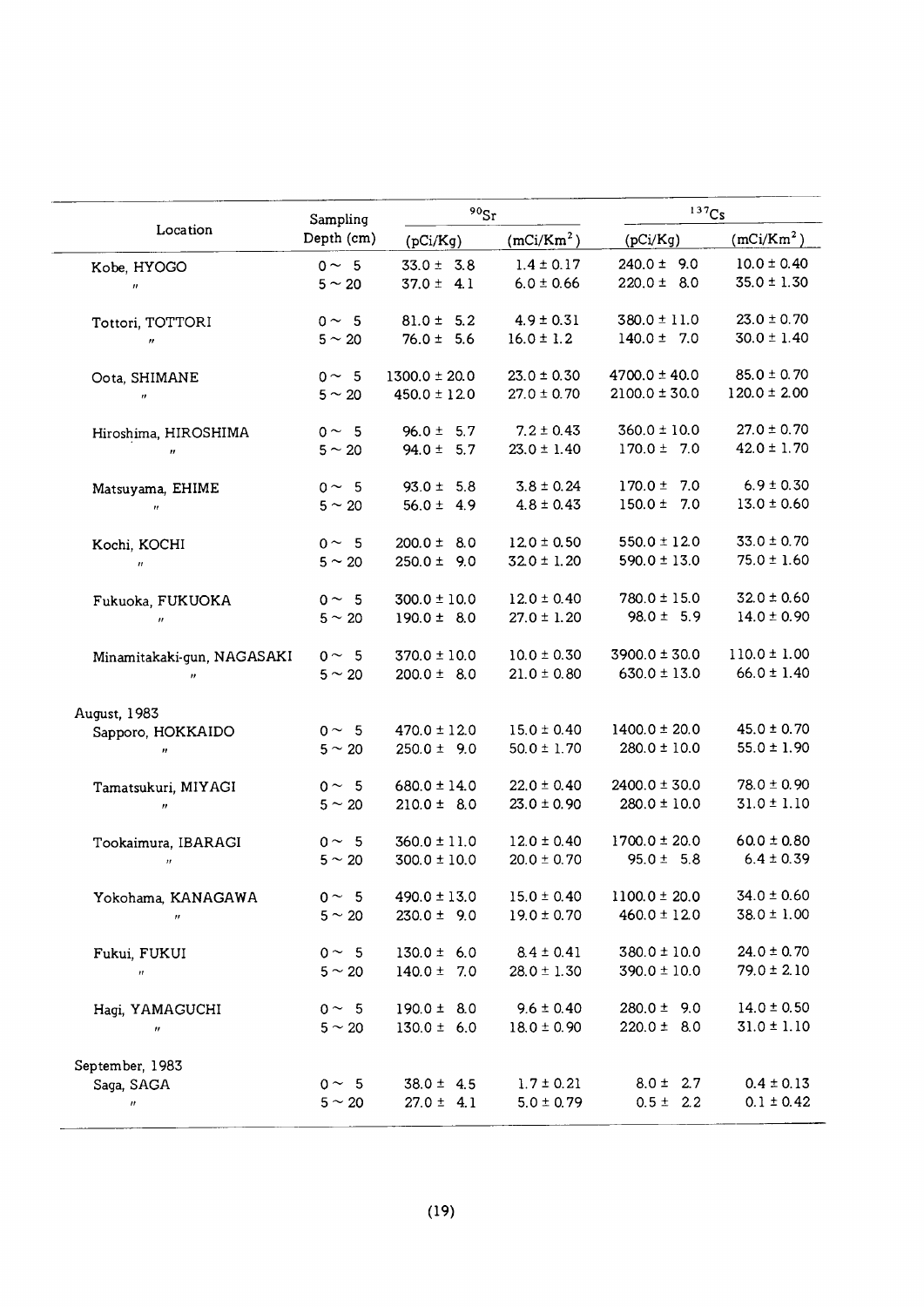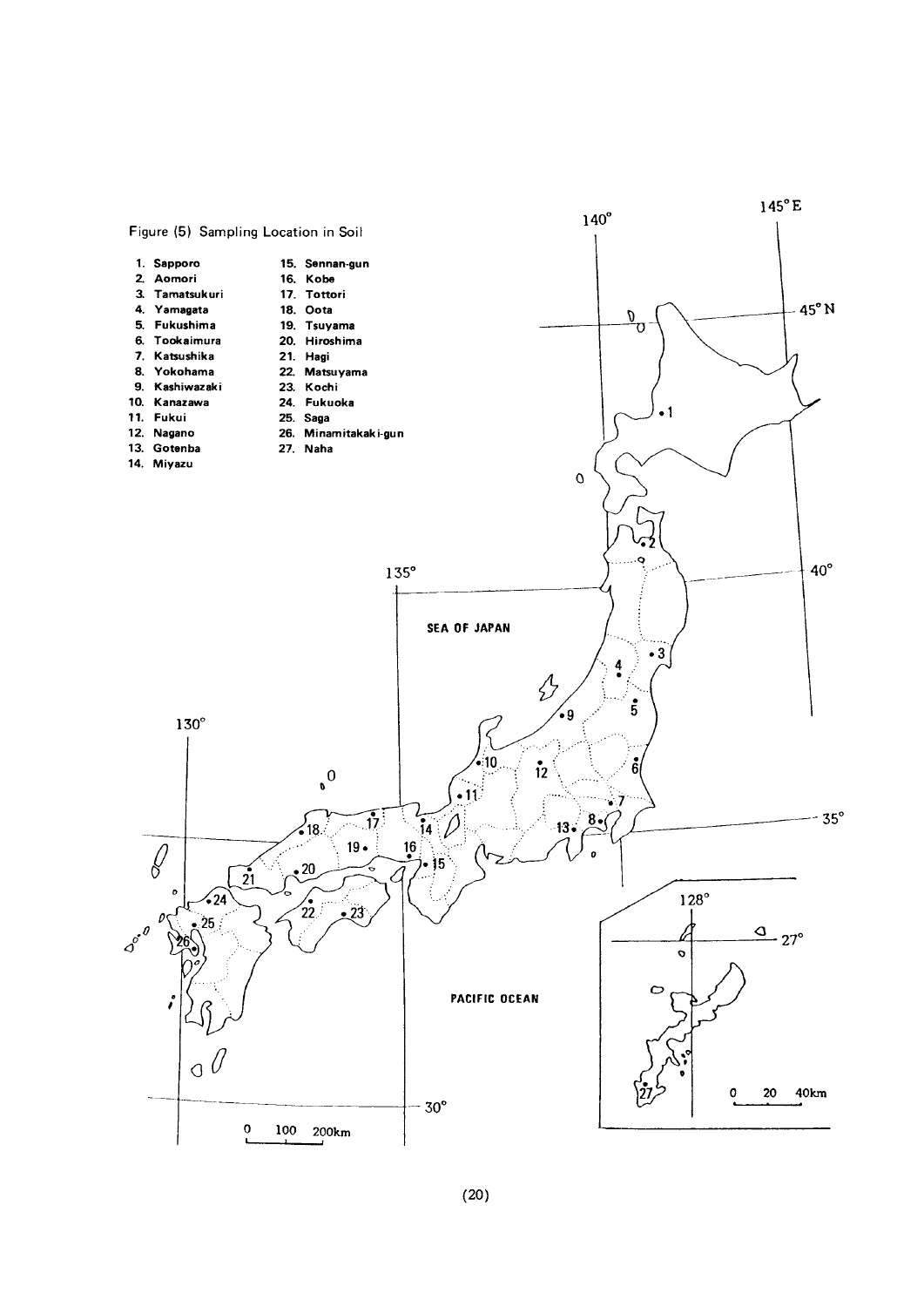## (6) Strontium-90 and Cesium-137 in Sea water (from Jul. 1983 to Sept. 1983)

- continued from No. 62 of this publication --

## Table (6): Strontium-90 and Cesium-137 in Sea Water

| Location                   | Sample<br>volume<br>analyzed (l) | Cl $(^{0}/00)$ | 90 <sub>Sr</sub><br>(pCi/l) | $137C_S$<br>(pCi/l) |
|----------------------------|----------------------------------|----------------|-----------------------------|---------------------|
| July, 1983                 |                                  |                |                             |                     |
| Off-Niigata-port, NIIGATA  | 14.3                             | 40.7           | $0.11 \pm 0.012$            | $0.09 \pm 0.011$    |
| Ise-bay, AICHI             | 8.48                             | 40.0           | $0.07 \pm 0.009$            | $0.05 \pm 0.010$    |
| Moji-port, FUKUOKA         | 18.00                            | 40.0           | $0.09 \pm 0.011$            | $0.11 \pm 0.012$    |
| Off-kumisaki, KAGOSHIMA    | 15.72                            | 40.0           | $0.08 \pm 0.010$            | $0.12 \pm 0.012$    |
| August, 1983               |                                  |                |                             |                     |
| Off-Tomari-port, HOKKAIDO  | 18.59                            | 40.0           | $0.11 \pm 0.011$            | $0.13 \pm 0.013$    |
| Mutsu-bay, AOMORI          | 17.84                            | 40.0           | $0.08 \pm 0.010$            | $0.11 \pm 0.012$    |
| Off-Soma, FUKUSHIMA        | 16.07                            | 40.0           | $0.09 \pm 0.010$            | $0.09 \pm 0.011$    |
| Yokosuka-bay, KANAGAWA     | 16.7                             | 40.0           | $0.09 \pm 0.011$            | $0.11 \pm 0.011$    |
| September, 1983            |                                  |                |                             |                     |
| Osaka-port, OSAKA          | 8.12                             | 40.0           | $0.12 \pm 0.012$            | $0.05 \pm 0.010$    |
| Yamaguchi-bay, YAMAGUCHI   | 18.6                             | 40.0           | $0.09 \pm 0.011$            | $0.14 \pm 0.012$    |
| Kinnakagusuku-bay, OKINAWA | 18.8                             | 40.0           | $0.09 \pm 0.011$            | $0.14 \pm 0.012$    |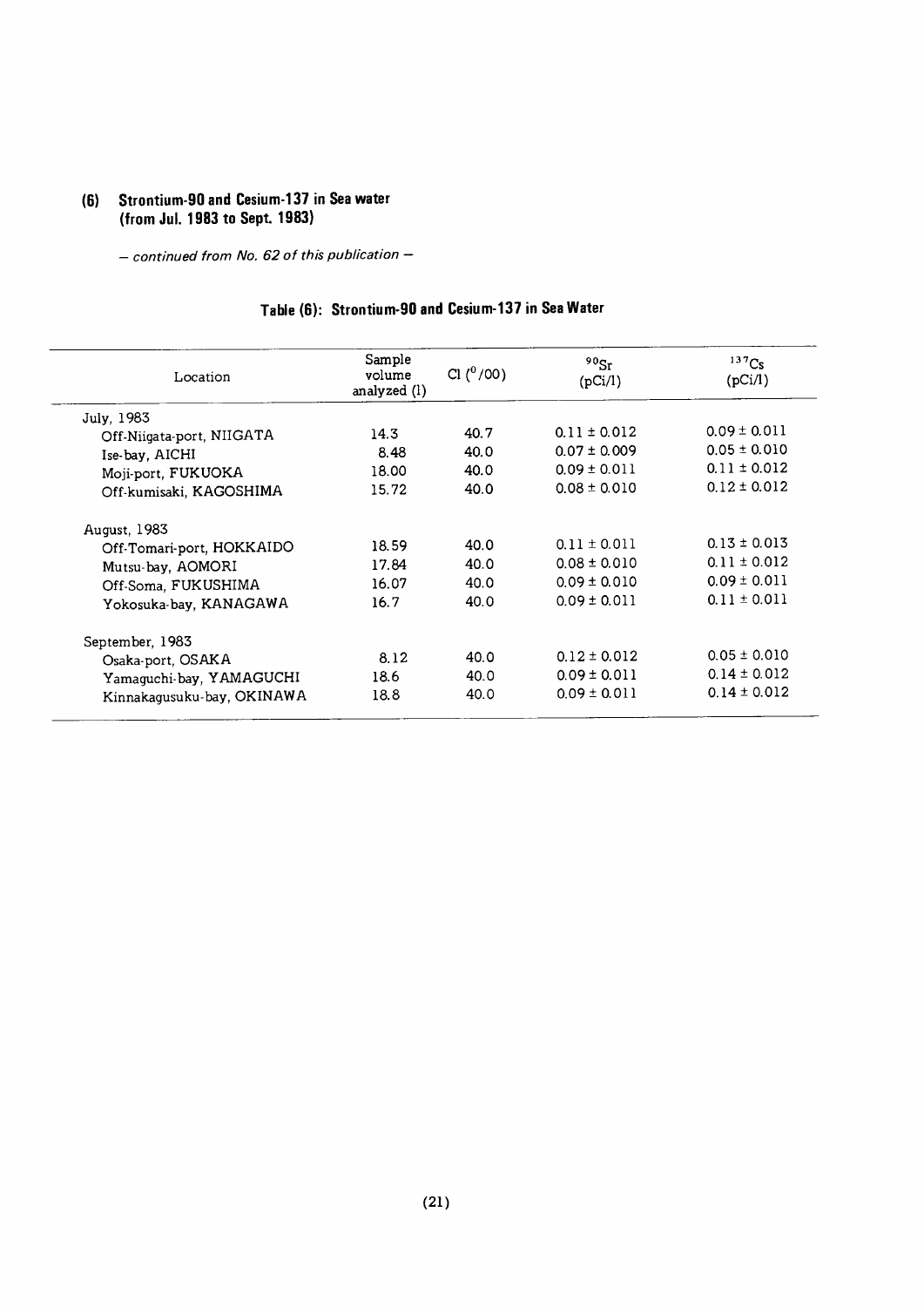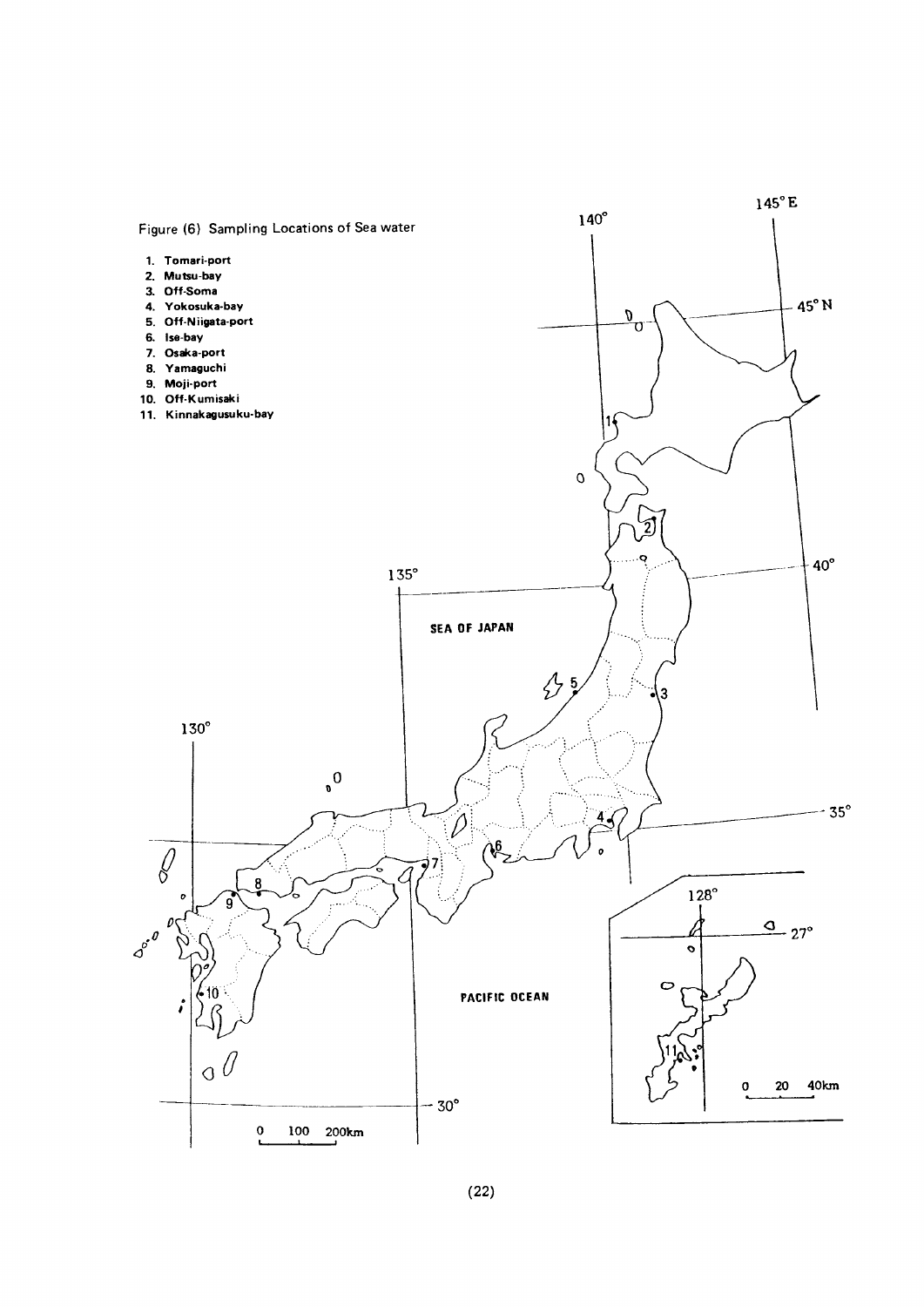## (7) Strontium-90 and Cesium-137 in Sea sediments (from Jul. 1983 to Sep. 1983)

 $-$  continued from No. 62 of this publication  $-$ 

## Table (7): Strontium-90 and Cesium-137 in Sea sediments

| Location                   | Depth $(m)$       | $90$ Sr<br>(pCi/Kg) | $137C_S$<br>(pCi/Kg) |
|----------------------------|-------------------|---------------------|----------------------|
| July, 1983                 |                   |                     |                      |
| Mutsu-bay, AOMORI          | 10.0              | $3.0 \pm 2.7$       | $8.0 \pm 2.6$        |
| Off-Tokai, IBARAGI         | 7.0               | $1.0 \pm 2.8$       | $12.0 \pm 2.5$       |
| Off-Niigata-port, NIIGATA  | 26.0              | $0.0 \pm 3.0$       | 58.0 $\pm$ 4.7       |
| Tokoname-bay, AICHI        | 18.0              | $2.0 \pm 3.1$       | $43.0 \pm 4.3$       |
| Moji port, FUKUOKA         | 10.0 <sub>1</sub> | $4.0 \pm 3.3$       | $99.0 \pm 6.0$       |
| Off-Kumisaki, KAGOSHIMA    | 3,9               | $2.0 \pm 2.8$       | $19.0 \pm 3.3$       |
| August, 1983               |                   |                     |                      |
| Tomari-port, HOKKAIDO      | 7.0               | $3.0 \pm 2.4$       | $33.0 \pm 3.7$       |
| Mutsu-bay, AOMORI          | 13.0              | $15.0 \pm 3.9$      | $190.0 \pm 8.0$      |
| Off-Soma, FUKUSHIMA        | 5.0               | $0.0 \pm 2.3$       | $15.0 \pm 2.9$       |
| Yokosuka-bay, KANAGAWA     | 6.5               | $0.0 \pm 2.4$       | $79.0 \pm 5.4$       |
| September, 1983            |                   |                     |                      |
| Osaka-port, OSAKA          | 120               | $1.0 \pm 3.2$       | $150.0 \pm 7.0$      |
| Yamaguchi-bay, YAMAGUCHI   | 10.0 <sub>1</sub> | $0.2 \pm 3.1$       | $120.0 \pm 6.0$      |
| Kinnakagusuku-bay, OKINAWA | 15.0              | $6.0 \pm 3.1$       | $23.0 \pm 3.5$       |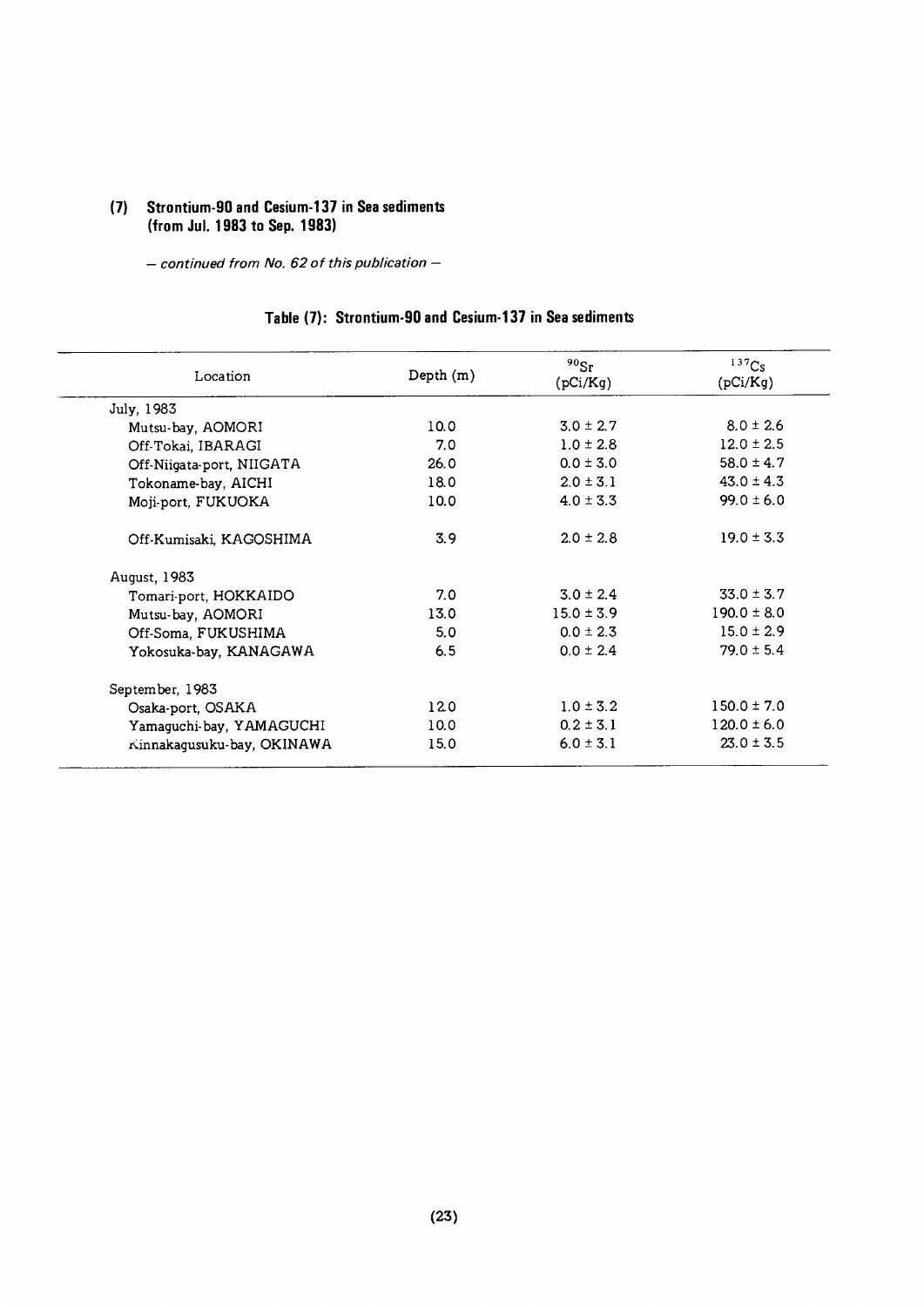